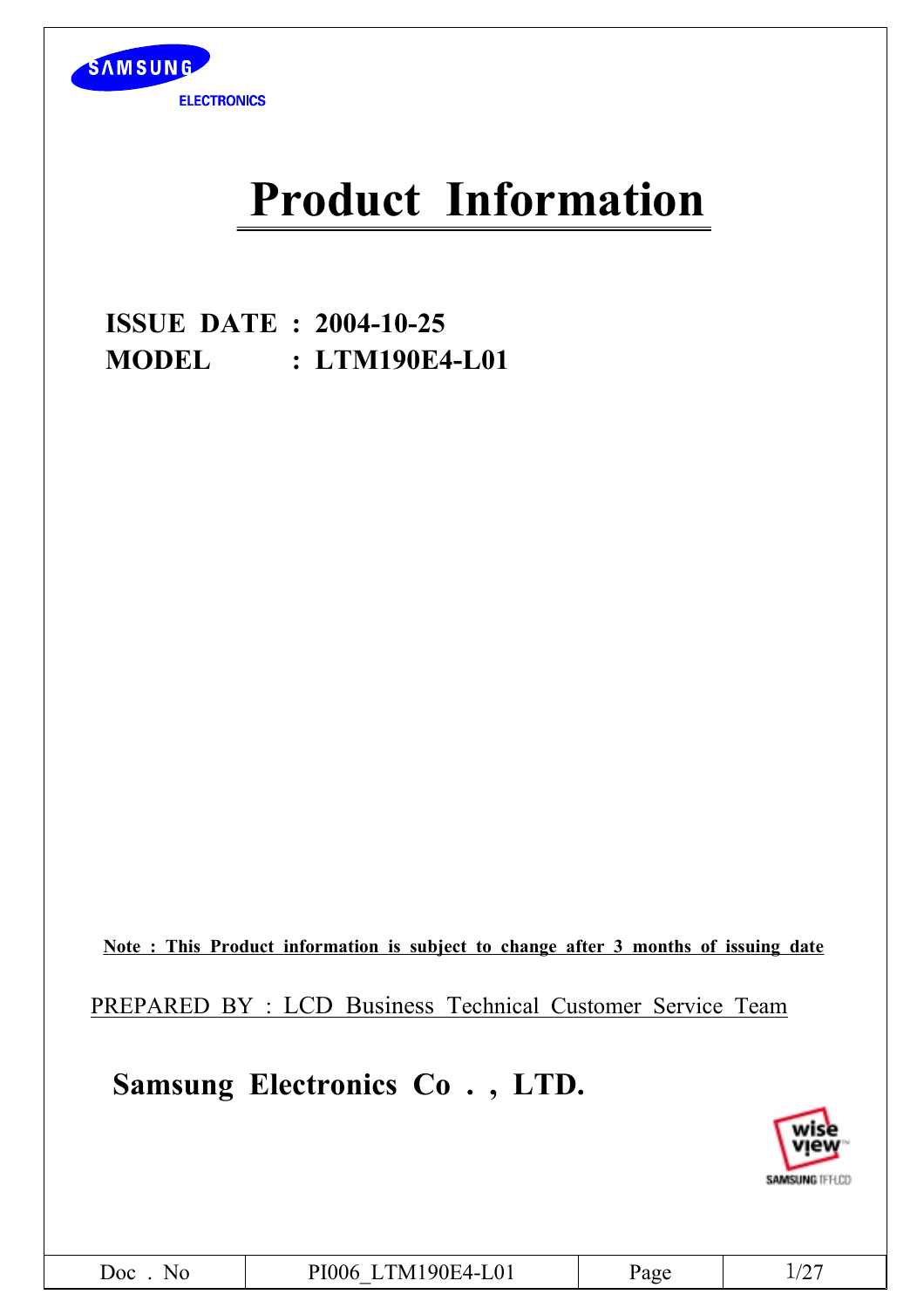# **Contents**

| General Description                                                                                         |                                                                                                                             | --------------------------- (3)      |      |
|-------------------------------------------------------------------------------------------------------------|-----------------------------------------------------------------------------------------------------------------------------|--------------------------------------|------|
| 1. Absolute Maximum Ratings<br>1.2                                                                          | 1.1 Absolute ratings of environment<br>Electrical Absolute Ratings                                                          | ------------------------------ $(4)$ |      |
| 2. Optical Characteristics                                                                                  |                                                                                                                             | ------------------------------- (6)  |      |
| 3. Electrical Characteristics<br>3.1 TFT LCD Module<br>3.2 Back-light Unit                                  |                                                                                                                             | --------------------------- $(10)$   |      |
| 4. Block Diagram<br>4.1 TFT LCD Module<br>4.2 Back-light Unit                                               |                                                                                                                             | ---------------------------- $(13)$  |      |
| 5. Input Terminal Pin Assignment<br>5.2 LVDS Interface (1)<br>5.3 LVDS Interface (2)<br>5.4 Back-light Unit | 5.1 Input Signal & Power<br>5.5 Input Signals, Basic Display Colors and Gray Scale of Each Color                            | ---------------------------- $(14)$  |      |
| 6. Interface Timing                                                                                         | 6.1 Timing Parameters (DE only mode)<br>6.2 Timing Diagrams of Interface Signal (DE only mode)<br>6.3 Power ON/OFF Sequence | ---------------------------- $(21)$  |      |
| 7. Outline Dimension                                                                                        |                                                                                                                             | --------------------------(21)       |      |
| 8. General Precaution<br>8.1 Handling<br>8.2 Storage<br>8.3 Operation<br>8.4 Others                         |                                                                                                                             | ---------------------------          | (23) |
| Doc. No                                                                                                     | PI006 LTM190E4-L01                                                                                                          | Page                                 | 2/27 |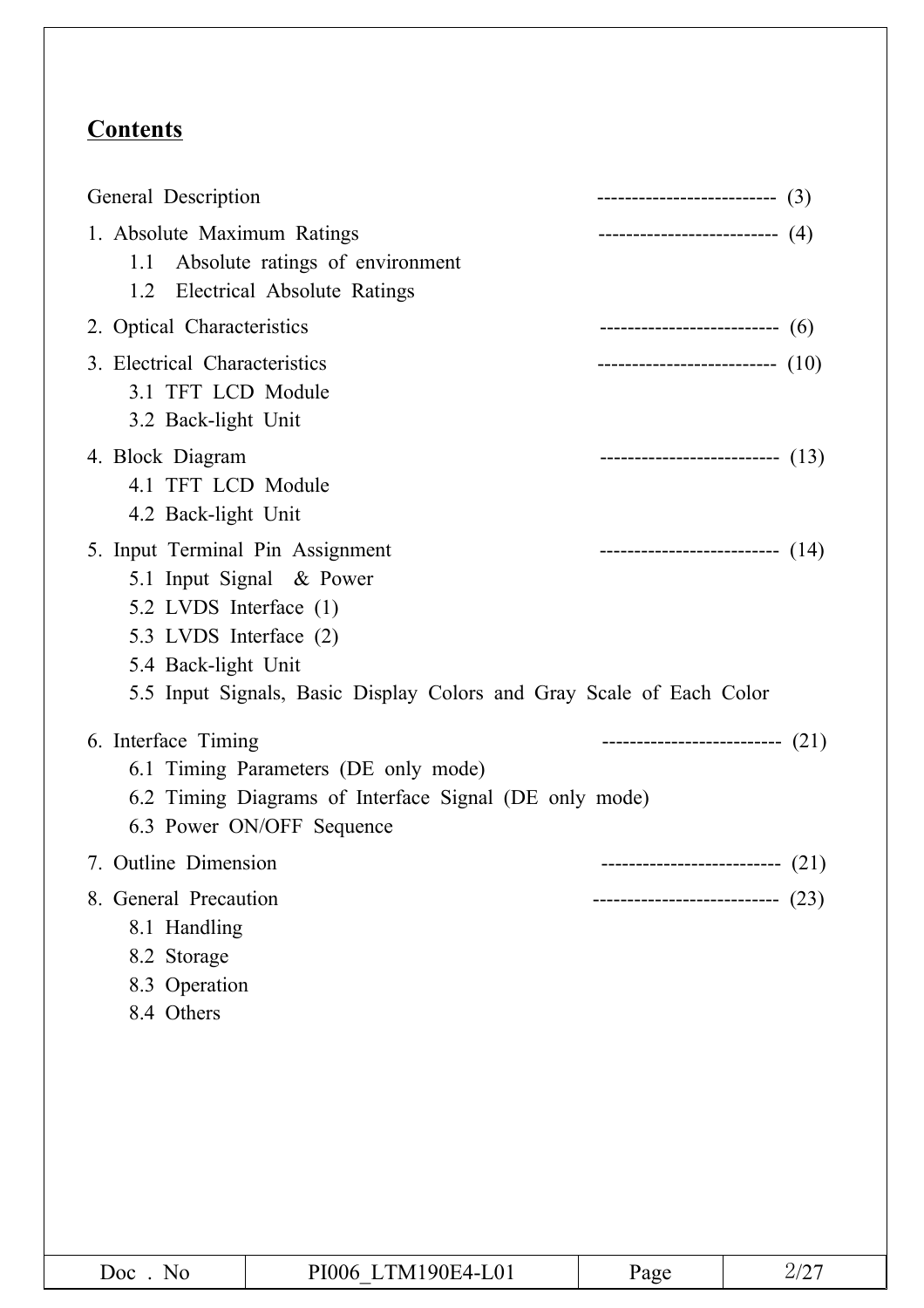# **General Description**

#### **\* Description**

LTM190E4-L01 is a color active matrix TFT (Thin Film Transistor) liquid crystal display (LCD) that uses amorphous silicon TFTs as switching devices. This model is composed of a TFT LCD panel, a driver circuit and a back-light system. The resolution of a 19.0" contains 1280 x 1024 pixels and can display up to 16.7 million colors with wide viewing angles of 89° or higher in all directions. (Vertical viewing angle : 178° , Horizontal viewing angle : 178°)

#### **\* Features**

- High contrast ratio, high aperture structure
- PVA(Plus Viewing Angle) mode
- Wide viewing angle
- High speed response
- SXGA(1280 x 1024 pixels) resolution
- Low power consumption
- 2 dual CCFTs(Cold Cathode Fluorescent Tube)
- DE(Data Enable) mode
- LVDS (Low Voltage Differential Signaling) interface (2pixel/clock)
- COMPACT SIZE DESIGN

#### **\* Applications**

Workstation & desktop monitors Display terminals for AV application products Monitors for industrial machine

\* If the module is used to other applications besides the above, please contact SEC in advance.

#### **\* General information**

| Items             | Specification               | Unit   | Note |
|-------------------|-----------------------------|--------|------|
| Display area      | $376.32(H)$ x $301.056(V)$  | mm     |      |
| Driver element    | a-Si TFT active matrix      |        |      |
| Display colors    | 16.7M                       | colors |      |
| Number of pixels  | 1280 x 1024                 | pixel  |      |
| Pixel arrangement | RGB vertical stripe         |        |      |
| Pixel pitch       | $0.294(H)$ x $0.294(W)$     | mm     |      |
| Display mode      | Normally Black              |        |      |
| Surface treatment | Haze 44%, Hard-coating (3H) |        |      |
|                   |                             |        |      |
| $Doc$ . No        | PI006 LTM190E4-L01          | Page   | 3/27 |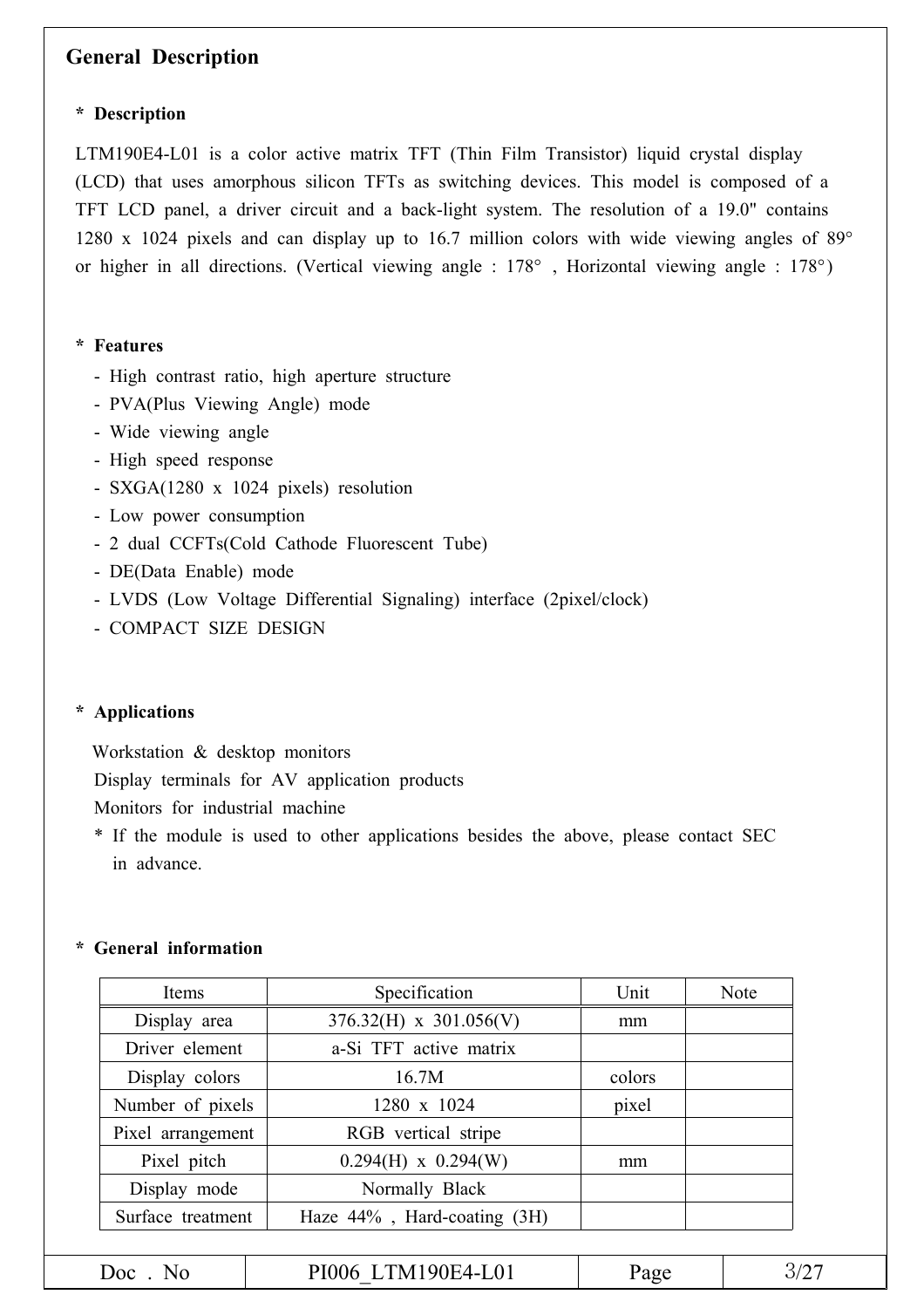#### **\* Mechanical information**

| Item   |               | Min. | Typ.                     | Max.  | Note |
|--------|---------------|------|--------------------------|-------|------|
| Module | Horizontal(H) | -    | 396.0                    | -     | mm   |
|        | Vertical(V)   | -    | 324.0                    | -     | mm   |
| size   | Depth(D)      | -    | ۰                        | 18.0  | mm   |
|        | Weight        | -    | $\overline{\phantom{a}}$ | 2,650 | g    |

#### **1. Absolute Maximum Ratings**

1.1 Absolute ratings of environment

| Item                                                 | Symbol                          | Min.  | Max. | Unit | Note          |
|------------------------------------------------------|---------------------------------|-------|------|------|---------------|
| Storage temperature                                  | $\operatorname{T}_{\text{STG}}$ | $-20$ | 65   | °C   | (1)           |
| Operating temperature<br>(Glass surface temperature) | TOPR                            | 0     | 50   | °C   | (1)           |
| Shock (non - operating)                              | Snop                            |       | 50   | G    | (2),(4)       |
| Vibration $($ non - operating $)$                    | Vnop                            |       | 1.5  | G    | $(3)$ , $(4)$ |

Note (1) Temperature and relative humidity range are shown in the figure below. 95 % RH Max. (40 °C  $\geq$  Ta) Maximum wet-bulb temperature at 39 °C or less. (Ta > 40 °C) No condensation.

- (2) 11ms, sine wave, one time for  $\pm X$ ,  $\pm Y$ ,  $\pm Z$  axis
- (3) 10-300 Hz, Sweep rate 10min, 30min for X,Y,Z axis
- (4) At vibration and shock test, the fixture which holds the module to be tested has to be hard and rigid enough so that the module would not be twisted or bent by the fixture.

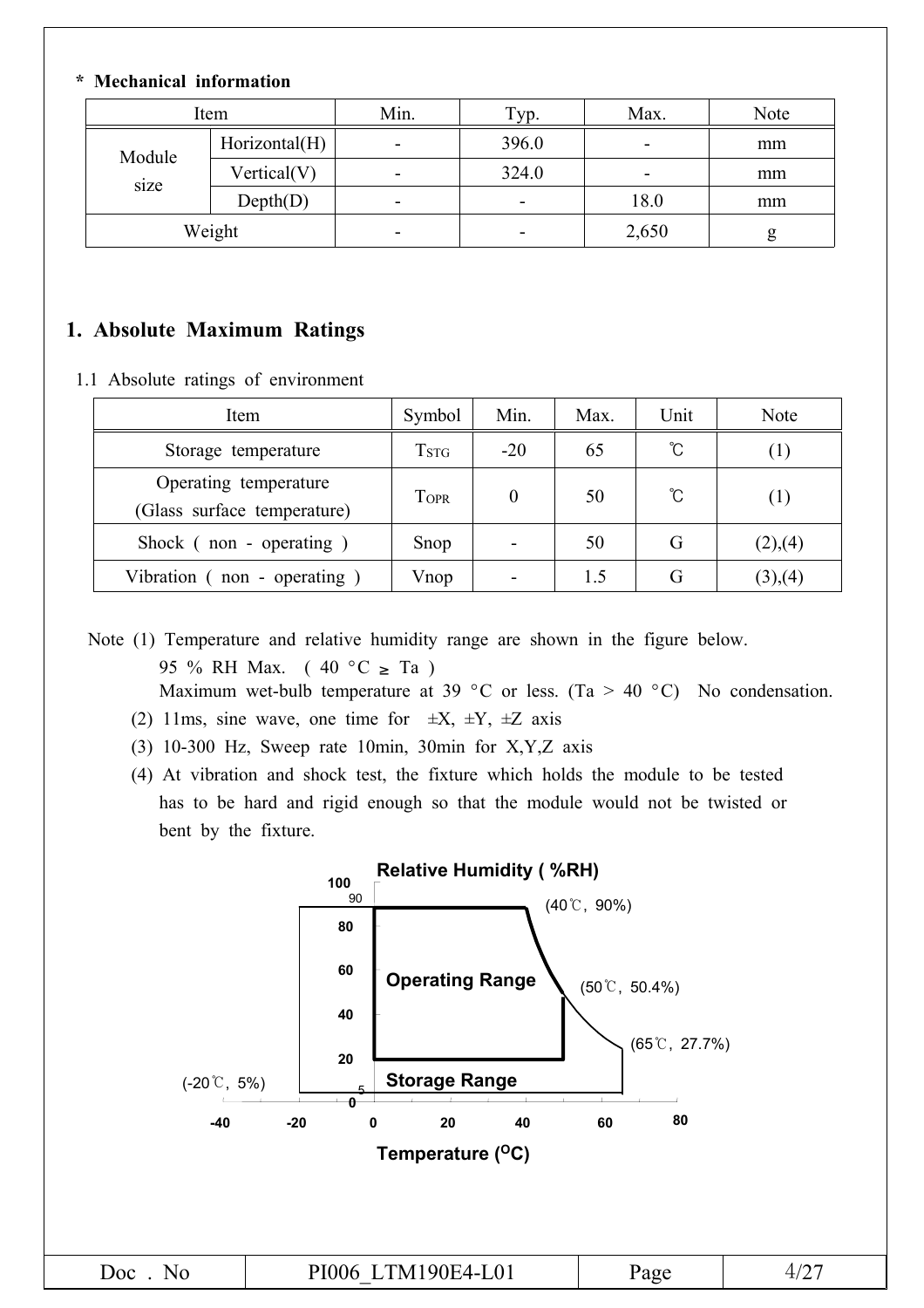#### 1.2 ELECTRICAL ABSOLUTE RATINGS

(1) TFT LCD Module  $(Vss = GND = 0 V)$ 

| Item                 | Symbol | Min.          | Max. | 'Jnit | Note         |
|----------------------|--------|---------------|------|-------|--------------|
| Power Supply Voltage | VDD    | $V$ ss- $0.5$ |      |       | $\mathbf{I}$ |

NOTE (1) Within Ta (  $25 \pm 2 \degree C$ )

#### (2) BACK-LIGHT UNIT  $(Ta = 25 \pm 2^{\circ}C)$

| Item           | Symbol | Min. | Max. | Unit. | Note         |
|----------------|--------|------|------|-------|--------------|
| Lamp Current   |        | 3.0  | 7.0  | mArms | $1)$ , $(2)$ |
| Lamp Frequency |        | 40   | 80   | kHz   |              |

#### NOTE

(1) Permanent damage to the device may occur if maximum values are exceeded. Functional operation should be restricted to the conditions described under Normal Operating Conditions.

(2) Specified values are for a single lamp (Refer to the Note (1) in the page 12 for further information).

|--|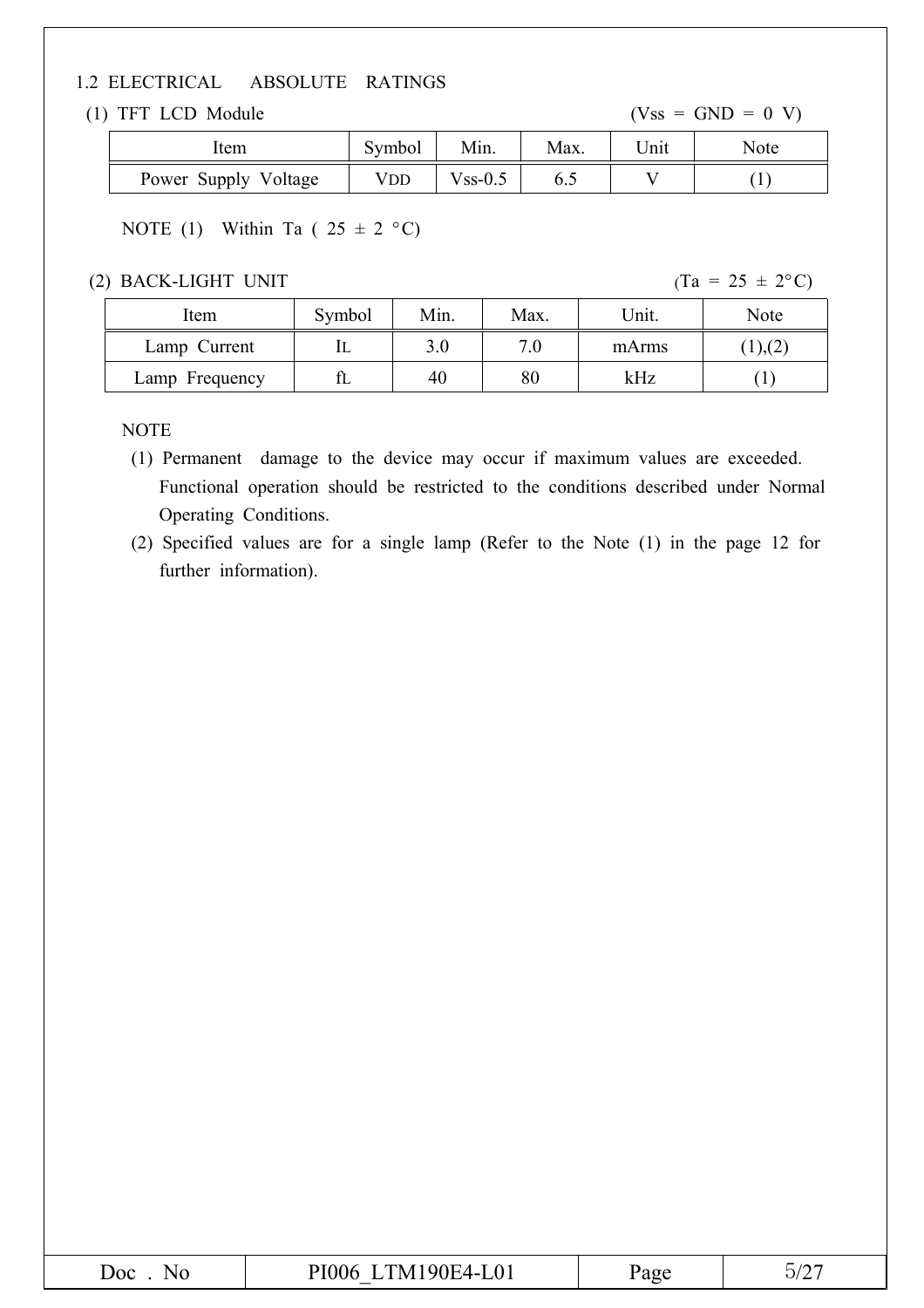# **2. Optical Characteristics**

The following items are measured under stable conditions. The optical characteristics should be measured in a dark room or equivalent state with the methods shown in Note (1).

Measuring equipment : TOPCON BM-5A, BM-7, PHOTO RESEARCH PR650 Eldim EZ-Contrast

| (Inverter Freq.: 50kHz)                    |               |            | * Ta = 25 $\pm$ 2°C, VDD=5V, |       |                |                              |               | $fv = 60 Hz$ , $f_{DCLK} = 54 MHz$ , $IL = 6.5 mA$ rms |  |  |
|--------------------------------------------|---------------|------------|------------------------------|-------|----------------|------------------------------|---------------|--------------------------------------------------------|--|--|
| Item                                       |               | Symbol     | Condition                    | Min.  | Typ.           | Max.                         | Unit          | Note                                                   |  |  |
| Contrast Ratio<br>(Center of screen)       |               | C/R        |                              |       | 1000           |                              |               | (3)<br>BM-5A                                           |  |  |
| Response                                   | <b>Rising</b> | <b>Tr</b>  |                              |       | 13             | $\overline{\phantom{a}}$     |               | (5)                                                    |  |  |
| Time                                       | Falling       | <b>Tf</b>  |                              |       | $\overline{7}$ |                              | msec          | <b>BM-7</b>                                            |  |  |
| Luminance of White<br>(Center of screen)   |               | YL         | Normal<br>$\phi = 0$         |       | 250            |                              | cd/m2         | (6)<br>BM-5A                                           |  |  |
|                                            | Red           | Rx         | $\theta = 0$                 |       | 0.640          |                              |               |                                                        |  |  |
|                                            |               | Ry         |                              |       | 0.330          |                              |               |                                                        |  |  |
| Green<br>Color<br>Chromaticity             | Gx            | Viewing    |                              | 0.300 |                |                              |               |                                                        |  |  |
|                                            | Gy            |            |                              | Angle |                |                              |               | 0.600                                                  |  |  |
| (CIE 1931)                                 | Blue          | Bx         |                              | 0.150 |                |                              | <b>PR650</b>  |                                                        |  |  |
|                                            |               | By         |                              |       | 0.060          |                              |               |                                                        |  |  |
|                                            |               | Wx         |                              |       | 0.313          |                              |               |                                                        |  |  |
| White                                      |               | Wy         |                              |       | 0.329          |                              |               |                                                        |  |  |
|                                            |               | $\theta$ L |                              |       | 89             | $\qquad \qquad \blacksquare$ |               |                                                        |  |  |
| Viewing                                    | Hor.          | $\theta$ R |                              |       | 89             |                              | Degrees       | (8)                                                    |  |  |
| Angle                                      |               | $\phi$ H   | $CR_{\geq}10$                |       | 89             |                              |               | BM-5A                                                  |  |  |
|                                            | Ver.          | $\phi$ L   |                              |       | 89             |                              |               |                                                        |  |  |
| <b>Brightness</b> Uniformity<br>(9 Points) |               | Buni       |                              |       |                | 25                           | $\frac{0}{0}$ | (4)<br>BM-5A                                           |  |  |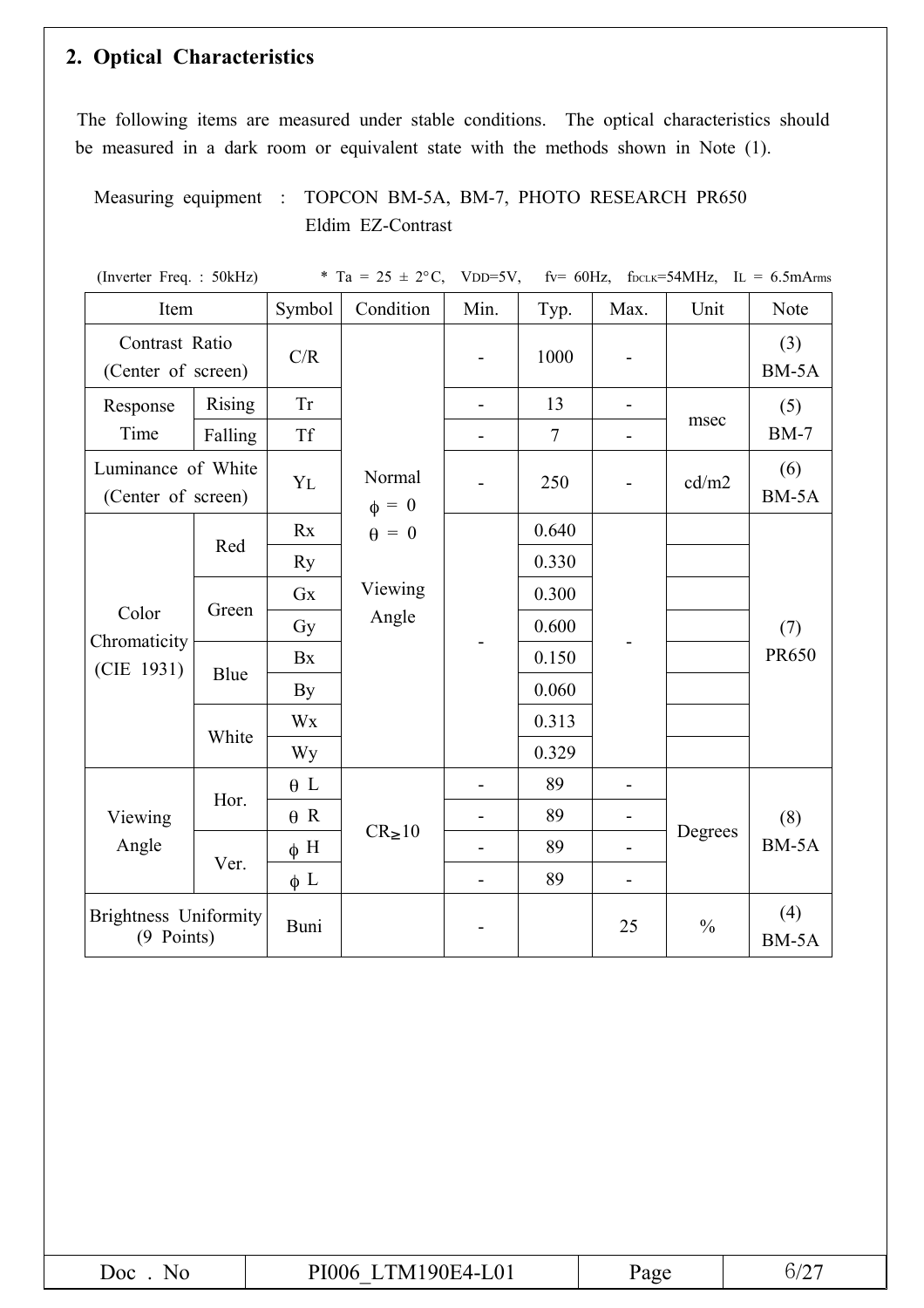Note 1) Test Equipment Setup

The measurement should be executed in a stable, windless and dark room between 30min and 40min after lighting the back-light at the given temperature for stabilization of the back-light. This should be measured in the center of screen.

Single lamp current : 6.5mA (Refer to the note(1) in the page 12 for more information.) Environment condition : Ta =  $25 \pm 2$  °C

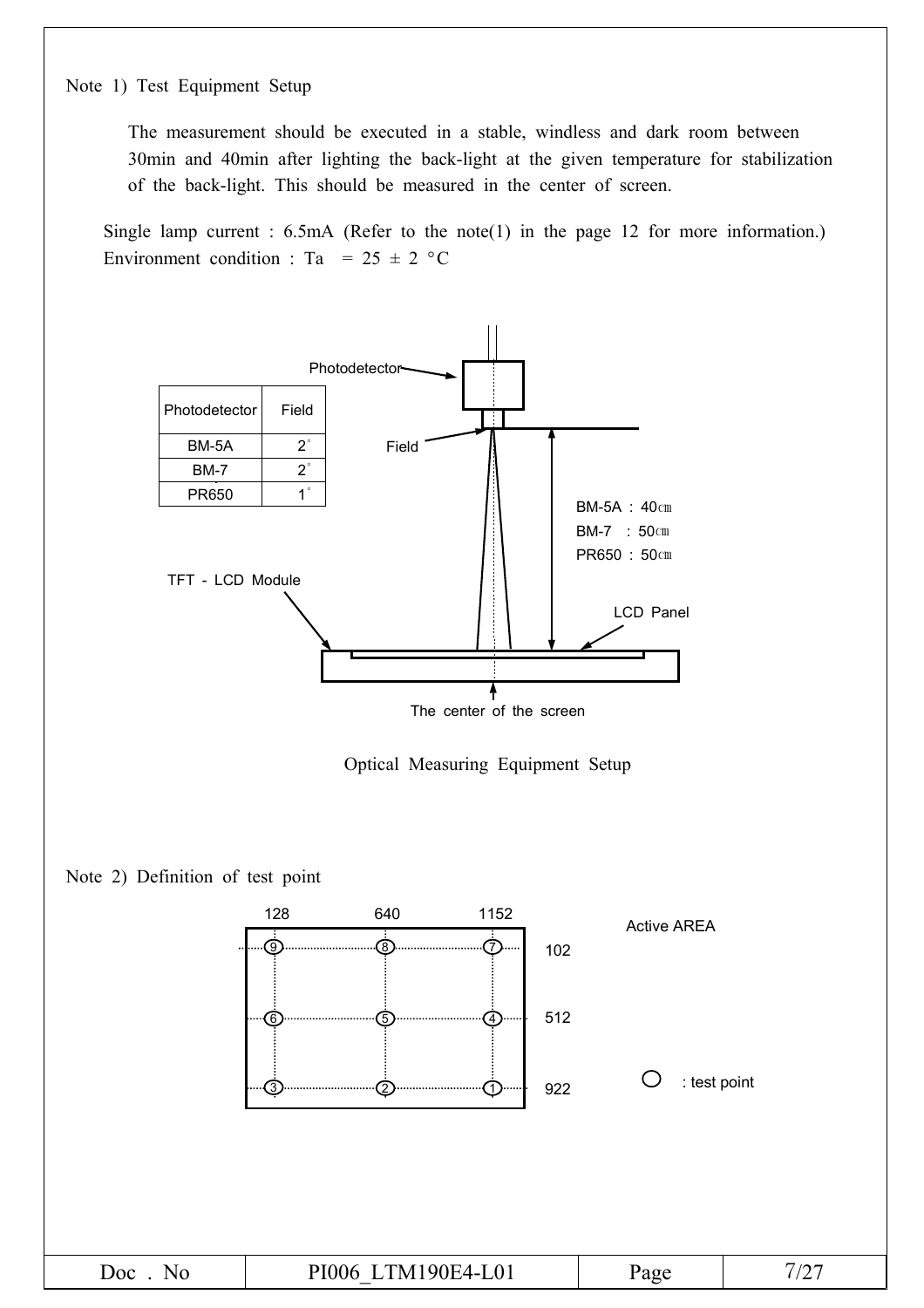Note 3) Definition of Contrast Ratio (C/R) : Ratio of gray max (Gmax) & gray min (Gmin) at the center point  $\delta$  of the panel

$$
CR = \frac{G \max}{G \min}
$$

Gmax : Luminance with all pixels white Gmin : Luminance with all pixels black

Note 4) Definition of 9 points brightness uniformity

$$
Buni = 100 * \frac{(B \max - B \min)}{B \max}
$$

Bmax : Maximum brightness Bmin : Minimum brightness

Note 5) Definition of Response time : Sum of Tr, Tf

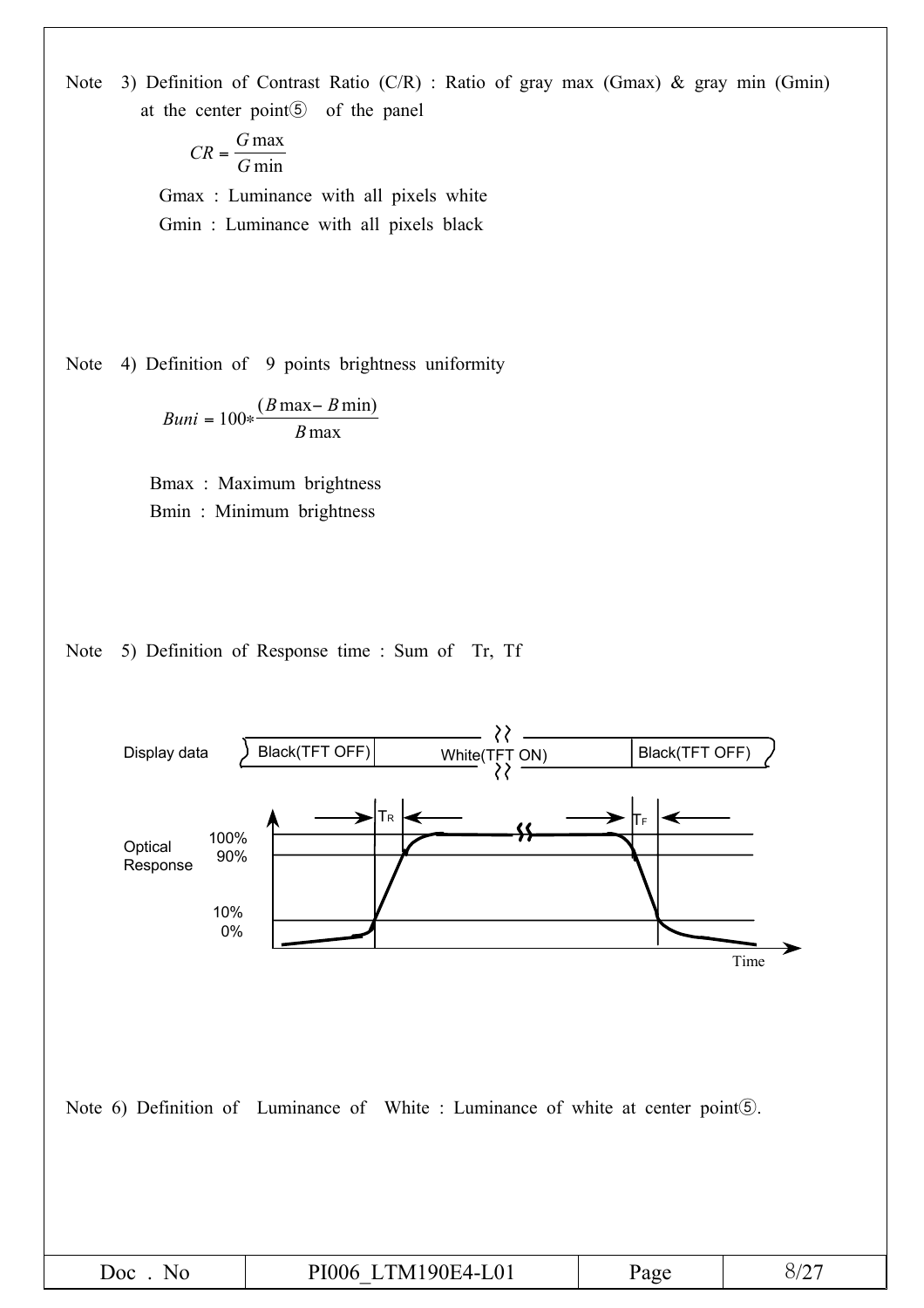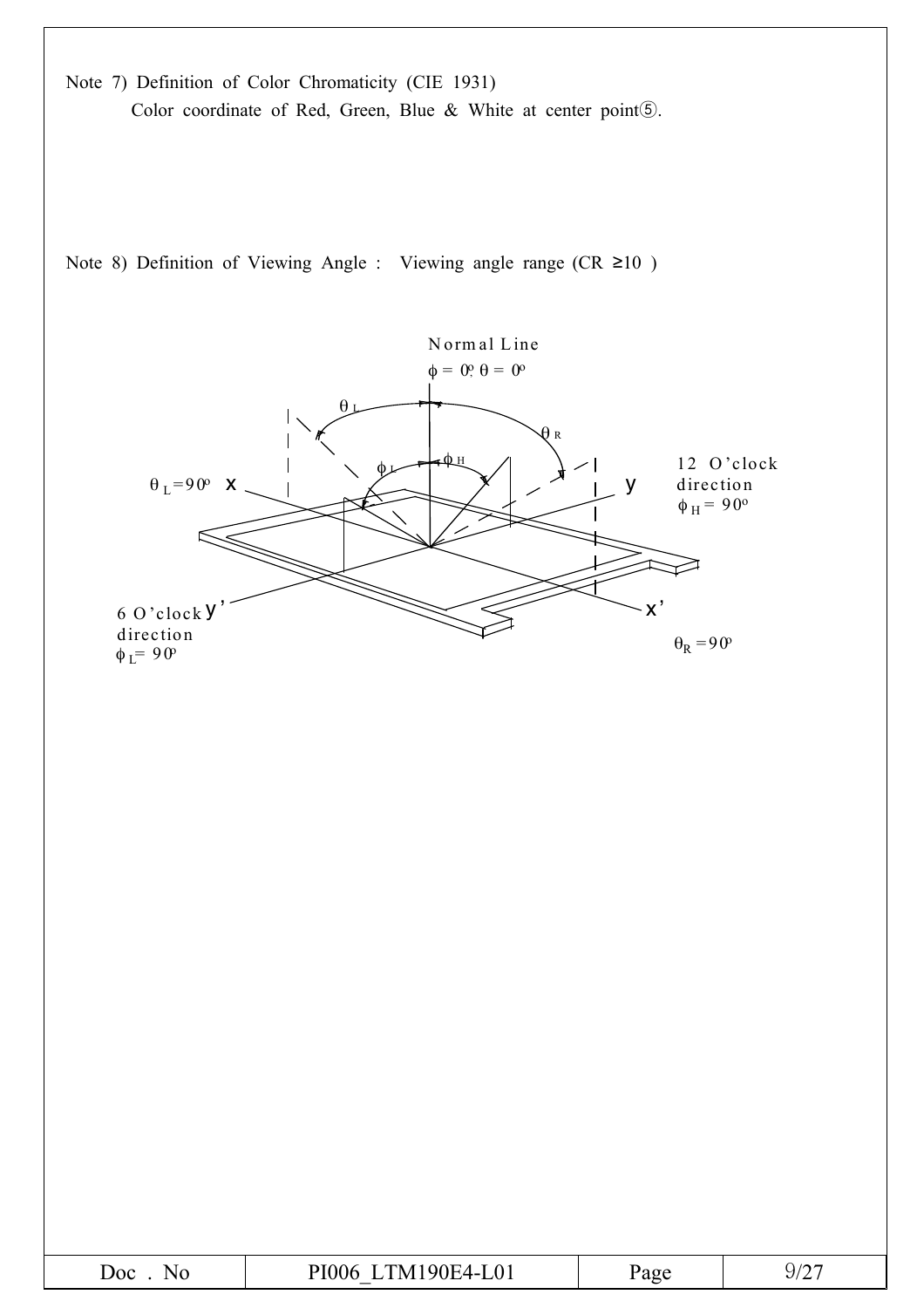# **3. Electrical Characteristics**

#### Item Symbol Min. Typ. Max. Unit Note Voltage of Power Supply  $V_{DD}$  4.5 5.0 5.5 V (1) Interface type | LVDS | DS90C383/385/387 DS90C386 Pair Current of Power Supply (a) Black  $I_{DD}$ - | 700 | - | mA (b) White  $I_{\text{DD}}$  - 800 - mA (2),(3) (c) 2Line Stripe  $\vert$  -  $\vert$  800  $\vert$  1050  $\vert$  mA Vsync Frequency  $f_v$   $f_v$  59 60 76 Hz Hsync Frequency  $f_H$  60.9 64 81.1 kHz Main Frequency  $f_{DCLK}$  40.9 54 68.4 MHz Rush Current  $I_{\text{RUSH}}$   $4.0$   $A$   $(5)$

#### 3.1 TFT LCD MODULE

Note (1) The connector for display data  $&$  timing signal should be connected.(Vss=0V)

- (2)  $fV = 75Hz$ ,  $fDCLK = 54MHz$ ,  $VDD = 5.0V$ , DC Current.
- (3) Power dissipation check pattern(LCD Module only)
	-



a) Black Pattern b) White Pattern



 $Ta = 25^{\circ}C$ 

\*c) 2line Vertical stripe pattern c) 2line vertical stripe pattern

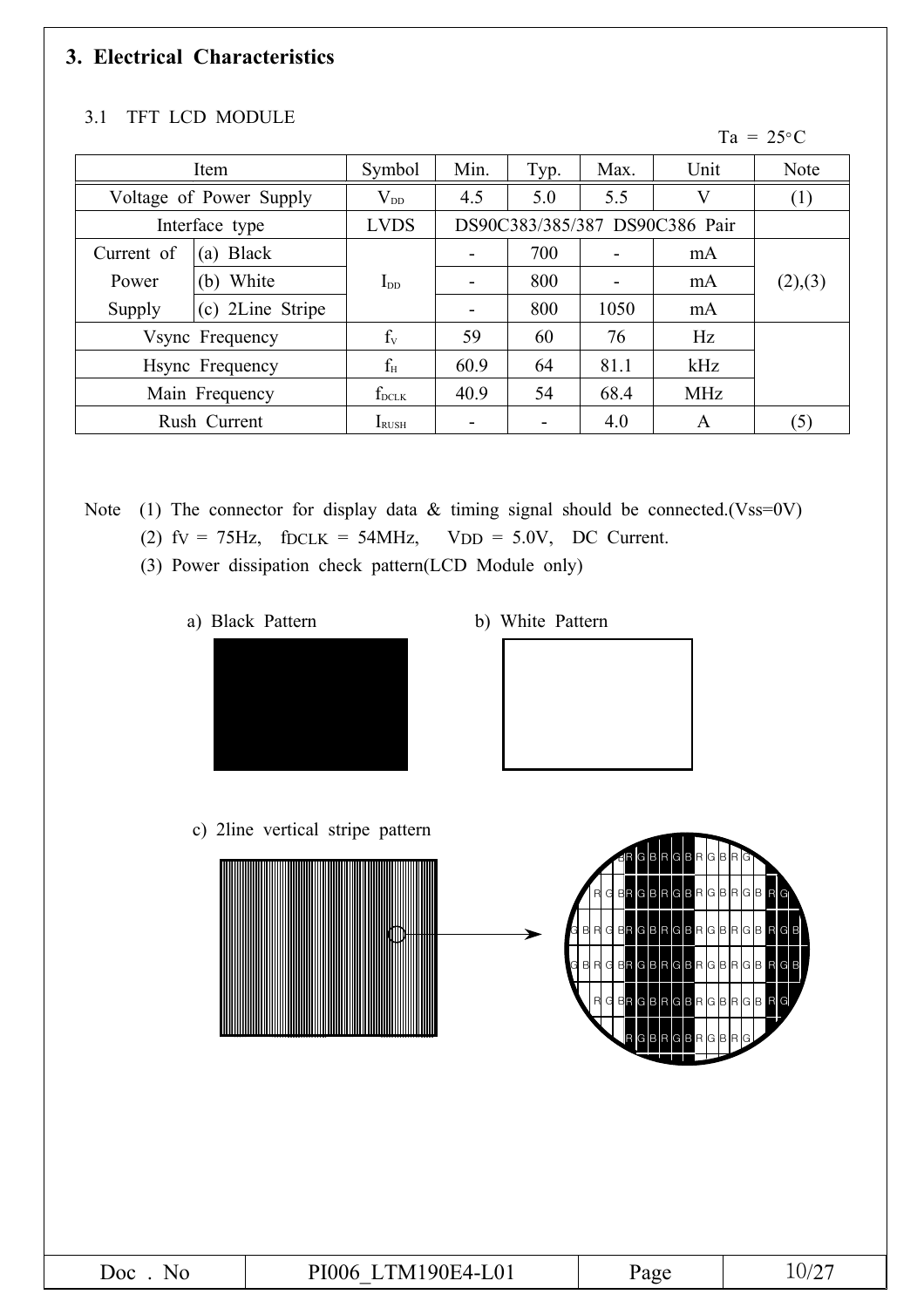(4) Measurement Conditions



Note : Control Signal : High(+5V)  $\rightarrow$  Low(Ground) All Signal lines to panel except for power 5V : Ground The rising time of supplied voltage is controlled to 470us by R3 and C2 value.



| Doc<br>NO | TM190E4-L01<br>P1006 | age | ∸ |
|-----------|----------------------|-----|---|
|-----------|----------------------|-----|---|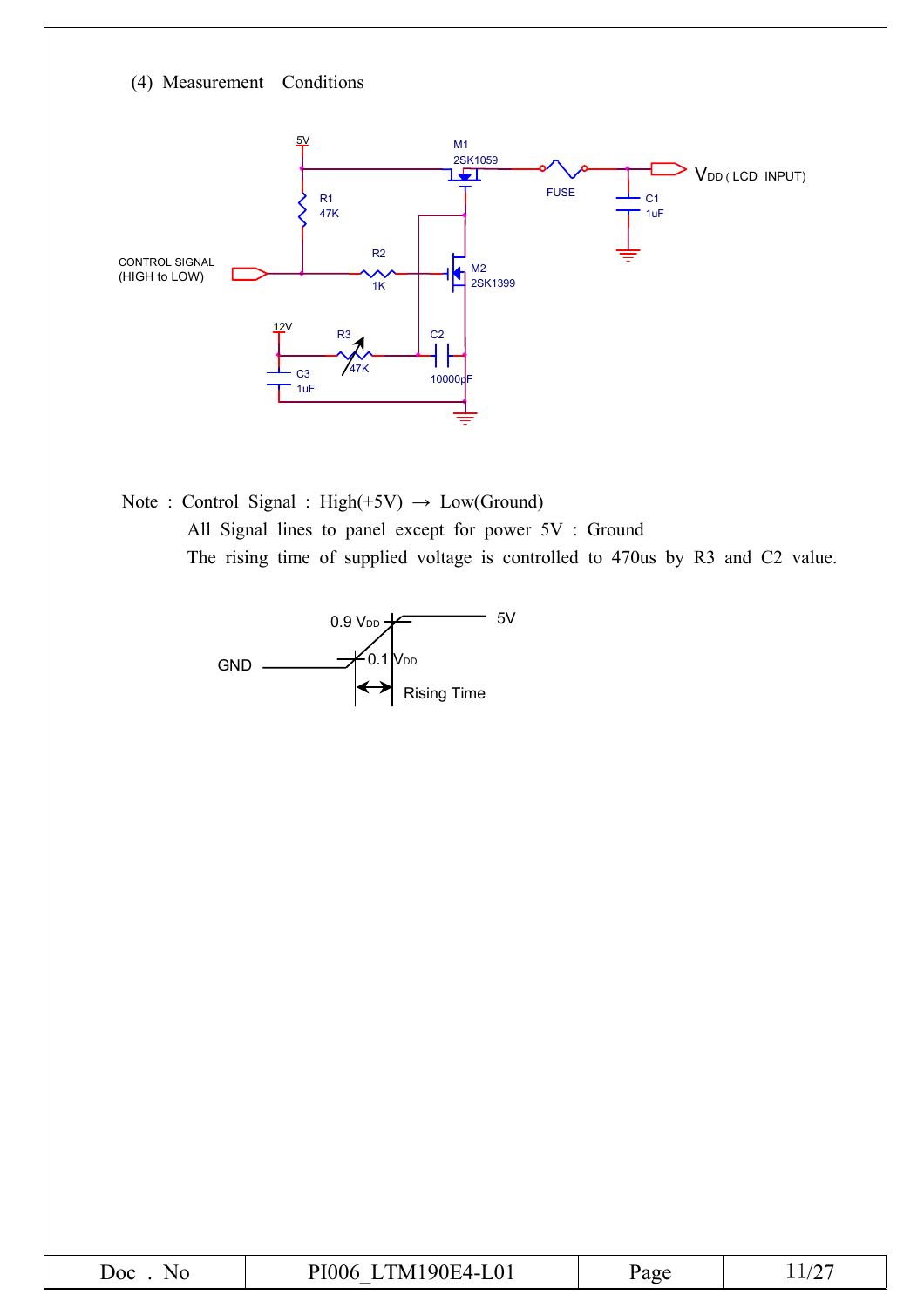#### 3.2 BACK-LIGHT UNIT

The back-light system is an edge - lighting type with 2 dual CCFTs ( Cold Cathode Fluorescent Tube ) The characteristics of two dual lamps are shown in the following tables.

| . . | $\bigcap$ $\bigcap$ | ۰. |
|-----|---------------------|----|
|     |                     |    |

| Item            | Symbol         | Min. | Typ. | Max.                                              | Unit  | Note |
|-----------------|----------------|------|------|---------------------------------------------------|-------|------|
| Lamp Current    | IL             | 3.0  | 6.5  | 7.0                                               | mArms | (1)  |
| Lamp Voltage    | $\rm V_{L}$    | -    | 710  | -                                                 | Vrms  |      |
| Lamp Frequency  | fl             | 40   |      | 60                                                | kHz   | (2)  |
| Startup Voltage | $\rm{V}\rm{s}$ |      |      | $25^{\circ}$ C: 1,260<br>$0^{\circ}$ C<br>: 1,650 | Vrms  | (3)  |

#### **Note) The waveform of the inverter output voltage must be area symmetric and the design of the inverter must have specifications for the modularized lamp.**

The performance of the back-light, for example life time or brightness, is much influenced by the characteristics of the DC-AC inverter for the lamp. So all the parameters of an inverter should be carefully designed so as not to produce too much leakage current from high-voltage output of the inverter. When you design or order the inverter, please make sure that a poor lighting caused by the mismatch of the back-light and the inverter(miss lighting, flicker, etc.) never occur. When you confirm it, the module should be operated in the same condition as it is installed in your instrument.

Note (1) Lamp current is measured with current meter for high frequency as shown below. Refer to the block diagram of the back-light unit in the next page for more information. Specified values are for a single lamp.



- (2) Lamp frequency may produce interference with horizontal synchronous frequency which may cause line flow on the display. Therefore lamp frequency should be detached from the horizontal synchronous frequency and its harmonics as far as possible in order to avoid interference.
- (3) If an inverter has shutdown function it should keep its output for more than 1 second even if the lamp connector open. Otherwise the lamps may not to be turned on.
- (4) Because inverters use high voltage, please disconnect them from the power, before assembling or disassembling.

| 'YOIF4-1<br>'NI<br>юc<br>. س<br>$\mathbf{U}$<br>______ | 'age | -- |
|--------------------------------------------------------|------|----|
|--------------------------------------------------------|------|----|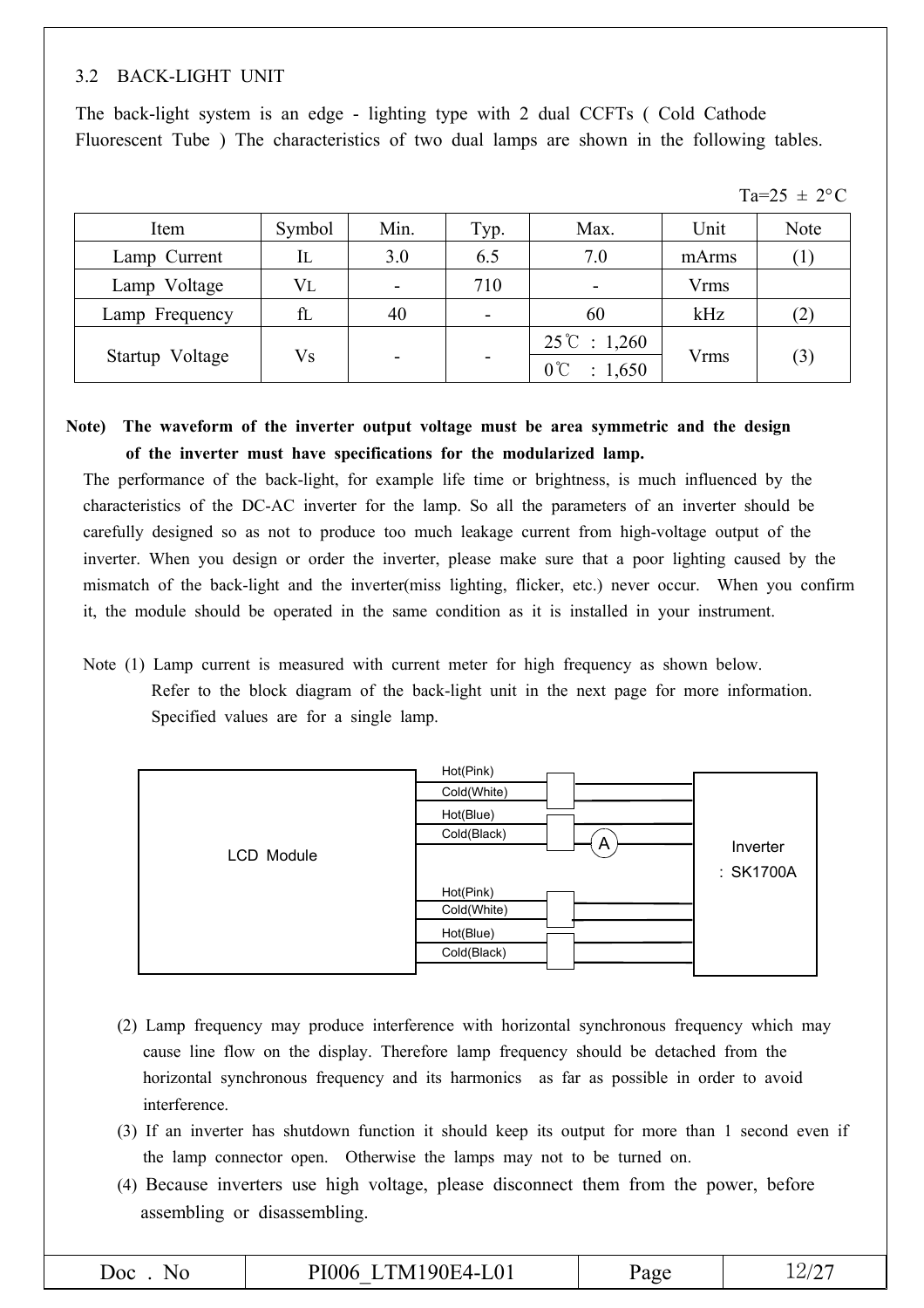# **4. Block Diagram**

#### 4.1 TFT LCD MODULE



#### 4.2 BACK-LIGHT UNIT

Connector : YEONHO 35001HS-02 or equivalent

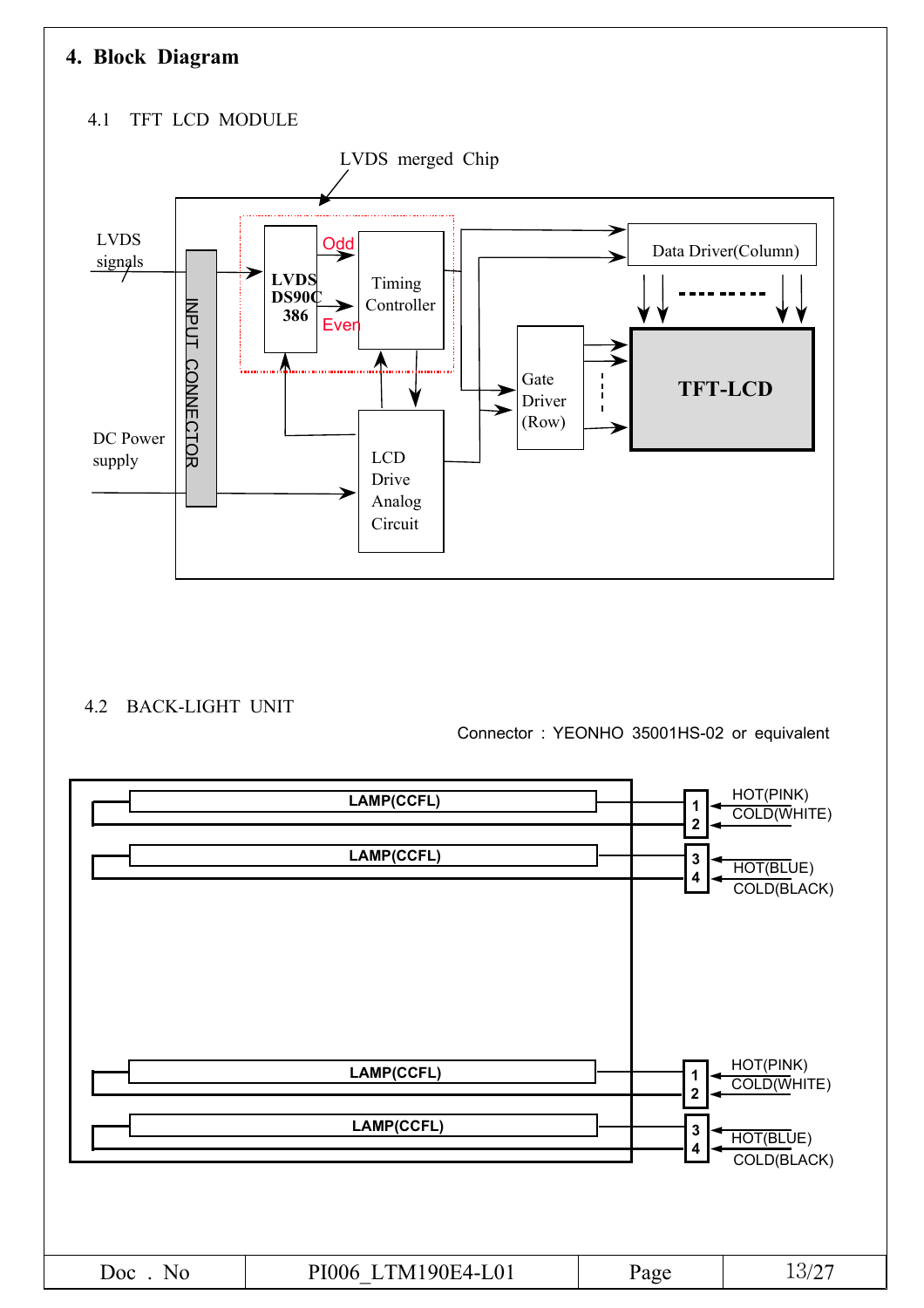# **5. Input Terminal Pin Assignment**

5.1. Input Signal & Power ( Connector : Uju IN-30-OB100 or equivalent )

| PIN NO          | <b>SYMBOL</b>              | <b>FUNCTION</b>                                   |
|-----------------|----------------------------|---------------------------------------------------|
| 1               | <b>RXO0-</b>               | Negative Transmission Data of Pixel 0 (ODD data)  |
| $\overline{2}$  | <b>RXO0+</b>               | Positive Transmission Data of Pixel 0 (ODD data)  |
| 3               | <b>RXO1-</b>               | Negative Transmission Data of Pixel 1 (ODD data)  |
| 4               | <b>RXO1+</b>               | Positive Transmission Data of Pixel 1 (ODD data)  |
| 5               | <b>RXO2-</b>               | Negative Transmission Data of Pixel 2 (ODD data)  |
| 6               | <b>RXO2+</b>               | Positive Transmission Data of Pixel 2 (ODD data)  |
| $\overline{7}$  | <b>GND</b>                 | Power Ground                                      |
| 8               | RXOC-                      | Negative Sampling Clock (ODD data)                |
| 9               | RXOC+                      | Positive Sampling Clock (ODD data)                |
| 10              | RXO3-                      | Negative Transmission Data of Pixel 3 (ODD data)  |
| 11              | $RXO3+$                    | Positive Transmission Data of Pixel 3 (ODD data)  |
| 12 <sup>2</sup> | RXE0-                      | Negative Transmission Data of Pixel 0 (EVEN data) |
| 13              | RXE0+                      | Positive Transmission Data of Pixel 0 (EVEN data) |
| 14              | <b>GND</b>                 | Power Ground                                      |
| 15              | RXE1-                      | Negative Transmission Data of Pixel 1 (EVEN data) |
| 16              | RXE1+                      | Positive Transmission Data of Pixel 1 (EVEN data) |
| 17              | <b>GND</b>                 | Power Ground                                      |
| 18              | RXE2-                      | Negative Transmission Data of Pixel 2 (EVEN data) |
| 19              | RXE <sub>2+</sub>          | Positive Transmission Data of Pixel 2 (EVEN data) |
| 20              | RXEC-                      | Negative Sampling Clock (EVEN data)               |
| 21              | RXEC+                      | Positive Sampling Clock (EVEN data)               |
| 22              | RXE3-                      | Negative Transmission Data of Pixel 3 (EVEN data) |
| 23              | RXE3+                      | Positive Transmission Data of Pixel 3 (EVEN data) |
| 24              | <b>GND</b>                 | Power Ground                                      |
| 25              | <b>NC</b>                  | Do not Connect.                                   |
| 26              | <b>NC</b>                  | Do not Connect.                                   |
| 27              | <b>NC</b>                  | Do not Connect                                    |
| 28              | $\mathsf{V}_{\texttt{DD}}$ |                                                   |
| 29              | $\mathsf{V}_{\texttt{DD}}$ | Power Supply : +5V                                |
| 30              | $V_{DD}$                   |                                                   |

Note) Refer to page 24 for the 1st pin of interface connector marked with ▼.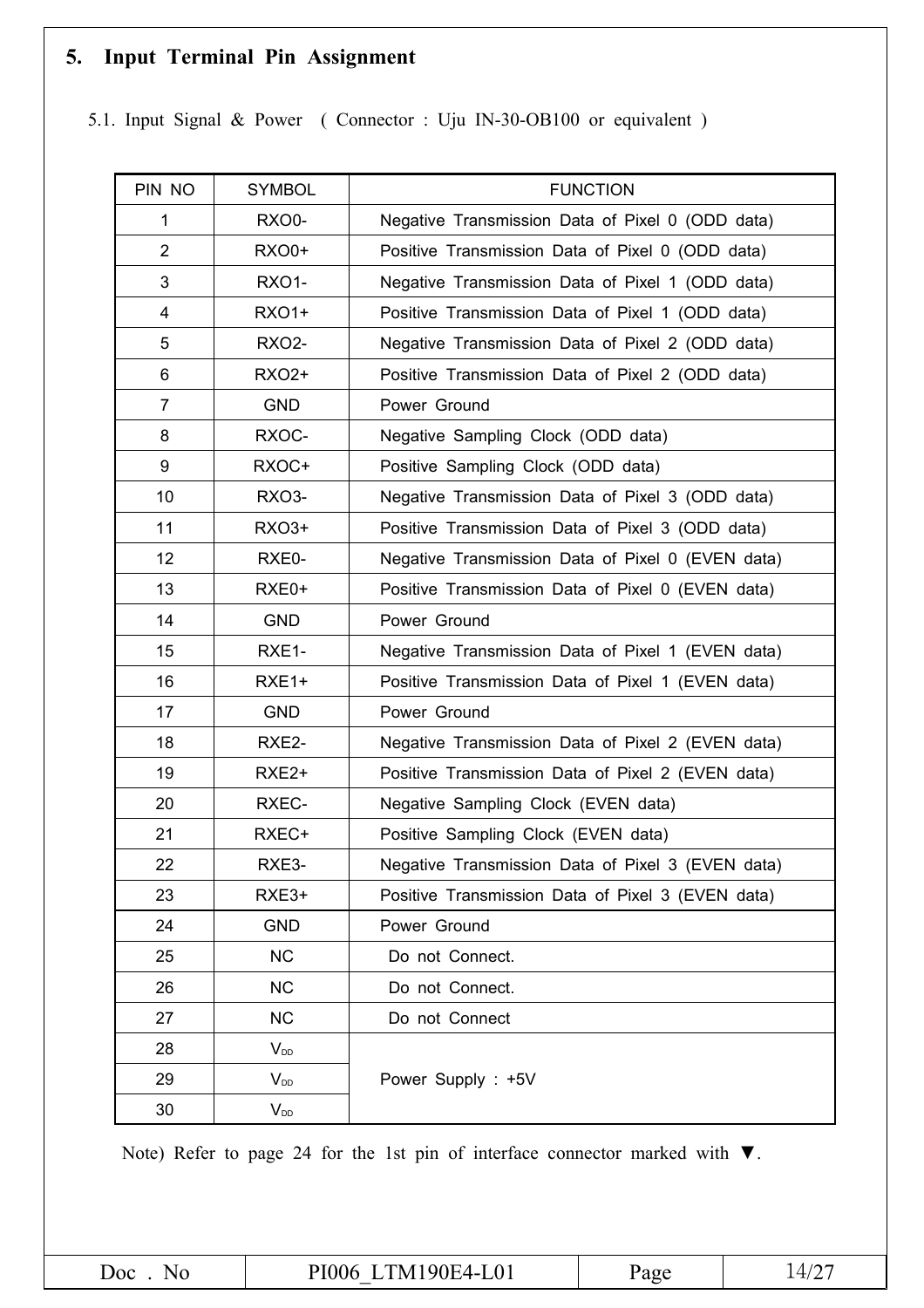# 5.2 LVDS Interface(1)

# 5.2.1 Odd pixel data (1st pixel data)

|                | 1st LVDS Transmitter (DS90C383, DS90C385) Signal Interface |                 |                            |                    |                                  |                              |  |  |  |  |  |  |
|----------------|------------------------------------------------------------|-----------------|----------------------------|--------------------|----------------------------------|------------------------------|--|--|--|--|--|--|
|                | Device Input Pin                                           |                 | Device Input Signal        | Output<br>Signal   | To LTM190E4<br>Interface (CN101) |                              |  |  |  |  |  |  |
| No             | Symbol                                                     | Symbol          | Function                   |                    | Terminal                         | Symbol                       |  |  |  |  |  |  |
| 51             | TXIN <sub>0</sub>                                          | RO <sub>0</sub> | Red Odd Pixel Data (LSB)   |                    |                                  |                              |  |  |  |  |  |  |
| 52             | TXIN1                                                      | RO <sub>1</sub> | Red Odd Pixel Data         |                    |                                  |                              |  |  |  |  |  |  |
| 54             | TXIN <sub>2</sub>                                          | RO <sub>2</sub> | Red Odd Pixel Data         | TXOUT0-<br>TXOUT0+ | No. 1<br>No. 2                   | <b>RXO0-</b><br><b>RXO0+</b> |  |  |  |  |  |  |
| 55             | TXIN3                                                      | RO <sub>3</sub> | Red Odd Pixel Data         |                    |                                  |                              |  |  |  |  |  |  |
| 56             | TXIN4                                                      | RO <sub>4</sub> | Red Odd Pixel Data         |                    |                                  |                              |  |  |  |  |  |  |
| $\overline{2}$ | TXIN <sub>5</sub>                                          | RO <sub>7</sub> | Red Odd Pixel Data (MSB)   | TXOUT3-            | No. 10                           | RXO3-                        |  |  |  |  |  |  |
|                |                                                            |                 |                            | TXOUT3+            | No. 11                           | RX03+                        |  |  |  |  |  |  |
| 3              | TXIN <sub>6</sub>                                          | RO <sub>5</sub> | Red Odd Pixel Data         | TXOUT0-            | No. 1                            | <b>RXO0-</b>                 |  |  |  |  |  |  |
| 4              | <b>TXIN7</b>                                               | GO <sub>0</sub> | Green Odd Pixel Data (LSB) | TXOUT0+            | No. 2                            | <b>RXO0+</b>                 |  |  |  |  |  |  |
| 6              | TXIN8                                                      | GO <sub>1</sub> | Green Odd Pixel Data       | TXOUT1-            | No. 3                            | <b>RXO1-</b>                 |  |  |  |  |  |  |
| $\overline{7}$ | TXIN9                                                      | GO <sub>2</sub> | Green Odd Pixel Data       | TXOUT1+            | No. 4                            | <b>RXO1+</b>                 |  |  |  |  |  |  |
| 8              | TXIN10                                                     | GO <sub>6</sub> | Green Odd Pixel Data       | TXOUT3-            | No. 10                           | <b>RXO3-</b>                 |  |  |  |  |  |  |
| 10             | TXIN11                                                     | GO7             | Green Odd Pixel Data (MSB) | TXOUT3+            | No. 11                           | RX03+                        |  |  |  |  |  |  |
| 11             | TXIN12                                                     | GO <sub>3</sub> | Green Odd Pixel Data       |                    |                                  |                              |  |  |  |  |  |  |
| 12             | TXIN13                                                     | GO <sub>4</sub> | Green Odd Pixel Data       | TXOUT1-            | No. 3                            | <b>RXO1-</b>                 |  |  |  |  |  |  |
| 14             | TXIN14                                                     | GO <sub>5</sub> | Green Odd Pixel Data       | TXOUT1+            | No. 4                            | <b>RXO1+</b>                 |  |  |  |  |  |  |
| 15             | TXIN15                                                     | BO <sub>0</sub> | Blue Odd Pixel Data (LSB)  |                    |                                  |                              |  |  |  |  |  |  |
| 16             | TXIN16                                                     | BO6             | Blue Odd Pixel Data        | TXOUT3-            | No. 10                           | RXO3-                        |  |  |  |  |  |  |
| 18             | TXIN17                                                     | BO <sub>7</sub> | Blue Odd Pixel Data (MSB)  | TXOUT3+            | No. 11                           | RX03+                        |  |  |  |  |  |  |
| 19             | TXIN18                                                     | BO <sub>1</sub> | Blue Odd Pixel Data        | TXOUT1-            | No. 3                            | <b>RXO1-</b>                 |  |  |  |  |  |  |
|                |                                                            |                 |                            | TXOUT1+            | No. 4                            | <b>RXO1+</b>                 |  |  |  |  |  |  |
| 20             | TXIN19                                                     | BO <sub>2</sub> | Blue Odd Pixel Data        |                    |                                  |                              |  |  |  |  |  |  |
| 22             | TXIN20                                                     | BO <sub>3</sub> | Blue Odd Pixel Data        | TXOUT2-            | No. 5                            | <b>RXO2-</b>                 |  |  |  |  |  |  |
| 23             | <b>TXIN21</b>                                              | BO <sub>4</sub> | Blue Odd Pixel Data        | TXOUT2+            | No. 6                            | <b>RXO2+</b>                 |  |  |  |  |  |  |
| 24             | <b>TXIN22</b>                                              | BO <sub>5</sub> | Blue Odd Pixel Data        |                    |                                  |                              |  |  |  |  |  |  |
| TXIN27<br>50   |                                                            | RO <sub>6</sub> | Red Odd Pixel Data         | TXOUT3-            | No. 10                           | RXO3-                        |  |  |  |  |  |  |
|                |                                                            |                 |                            | TXOUT3+            | No. 11                           | RX03+                        |  |  |  |  |  |  |

| PI006 LTM190E4-L01<br>Doc<br>Page | 15/27 |
|-----------------------------------|-------|
|-----------------------------------|-------|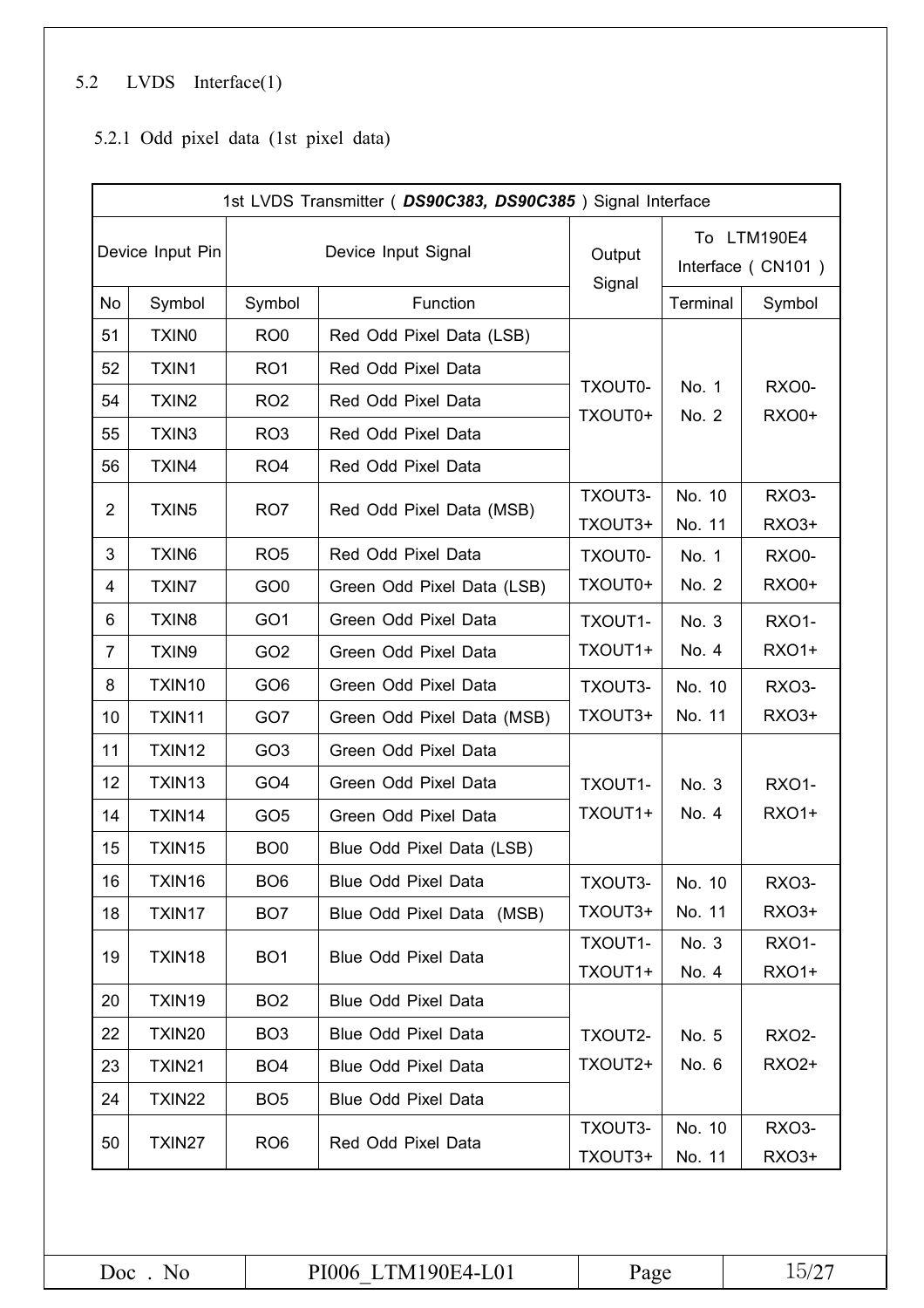# 5.2.2 Even pixel data (2nd pixel data)

|                | 2nd LVDS Transmitter (DS90C383, DS90C385) Signal Interface |                 |                             |                    |                                  |                   |  |  |  |  |  |
|----------------|------------------------------------------------------------|-----------------|-----------------------------|--------------------|----------------------------------|-------------------|--|--|--|--|--|
|                | Device Input Pin                                           |                 | Device Input Signal         | Output<br>Signal   | To LTM190E4<br>Interface (CN101) |                   |  |  |  |  |  |
| No             | Symbol                                                     | Symbol          | Function                    |                    | Terminal                         | Symbol            |  |  |  |  |  |
| 51             | <b>TXIN0</b>                                               | RE <sub>0</sub> | Red Even Pixel Data (LSB)   |                    |                                  |                   |  |  |  |  |  |
| 52             | TXIN1                                                      | RE1             | Red Even Pixel Data         |                    |                                  |                   |  |  |  |  |  |
| 54             | TXIN <sub>2</sub>                                          | RE <sub>2</sub> | Red Even Pixel Data         | TXOUT0-<br>TXOUT0+ | No. 12<br>No. 13                 | RXE0-<br>RXE0+    |  |  |  |  |  |
| 55             | TXIN3                                                      | RE3             | Red Even Pixel Data         |                    |                                  |                   |  |  |  |  |  |
| 56             | TXIN4                                                      | RE4             | Red Even Pixel Data         |                    |                                  |                   |  |  |  |  |  |
| $\overline{2}$ | TXIN <sub>5</sub>                                          | RE7             | Red Even Pixel Data (MSB)   | TXOUT3-            | No. 22                           | RXE3-             |  |  |  |  |  |
|                |                                                            |                 |                             | TXOUT3+            | No. 23                           | RXE3+             |  |  |  |  |  |
| 3              | TXIN6                                                      | RE <sub>5</sub> | Red Even Pixel Data         | TXOUT0-            | No. 12                           | RXE0-             |  |  |  |  |  |
| 4              | <b>TXIN7</b>                                               | GE <sub>0</sub> | Green Even Pixel Data (LSB) | TXOUT0+            | No. 13                           | RXE0+             |  |  |  |  |  |
| 6              | TXIN8                                                      | GE1             | Green Even Pixel Data       | TXOUT1-            | No. 15                           | RXE1-             |  |  |  |  |  |
| $\overline{7}$ | TXIN9                                                      | GE <sub>2</sub> | Green Even Pixel Data       | TXOUT1+            | No. 16                           | RXE <sub>1+</sub> |  |  |  |  |  |
| 8              | TXIN10                                                     | GE <sub>6</sub> | Green Even Pixel Data       | TXOUT3-            | No. 22                           | RXE3-             |  |  |  |  |  |
| 10             | TXIN11                                                     | GE7             | Green Even Pixel Data (MSB) | TXOUT3+            | No. 23                           | RXE3+             |  |  |  |  |  |
| 11             | TXIN12                                                     | GE <sub>3</sub> | Green Even Pixel Data       |                    |                                  |                   |  |  |  |  |  |
| 12             | TXIN13                                                     | GE4             | Green Even Pixel Data       | TXOUT1-            | No. 15                           | RXE1-             |  |  |  |  |  |
| 14             | TXIN14                                                     | GE <sub>5</sub> | Green Even Pixel Data       | TXOUT1+            | No. 16                           | RXE1+             |  |  |  |  |  |
| 15             | TXIN15                                                     | BE <sub>0</sub> | Blue Even Pixel Data (LSB)  |                    |                                  |                   |  |  |  |  |  |
| 16             | TXIN16                                                     | BE <sub>6</sub> | <b>Blue Even Pixel Data</b> | TXOUT3-            | No. 22                           | RXE3-             |  |  |  |  |  |
| 18             | TXIN17                                                     | BE7             | Blue Even Pixel Data (MSB)  | TXOUT3+            | No. 23                           | RXE3+             |  |  |  |  |  |
| 19             | TXIN18                                                     | BE <sub>1</sub> | <b>Blue Even Pixel Data</b> | TXOUT1-            | No. 15                           | RXE1-             |  |  |  |  |  |
|                |                                                            |                 |                             | TXOUT1+            | No. 16                           | RXE1+             |  |  |  |  |  |
| 20             | TXIN19                                                     | BE <sub>2</sub> | <b>Blue Even Pixel Data</b> |                    |                                  |                   |  |  |  |  |  |
| 22             | TXIN20                                                     | BE3             | <b>Blue Even Pixel Data</b> | TXOUT2-            | No. 18                           | RXE2-             |  |  |  |  |  |
| 23             | TXIN21                                                     | BE4             | <b>Blue Even Pixel Data</b> | TXOUT2+            | No. 19                           | RXE <sub>2+</sub> |  |  |  |  |  |
| 24             | TXIN22                                                     | BE <sub>5</sub> | <b>Blue Even Pixel Data</b> |                    |                                  |                   |  |  |  |  |  |
| 50<br>TXIN27   |                                                            | RE <sub>6</sub> | Red Even Pixel Data         | TXOUT3-            | No. 22                           | RXE3-             |  |  |  |  |  |
|                |                                                            |                 |                             | TXOUT3+            | No. 23                           | RXE3+             |  |  |  |  |  |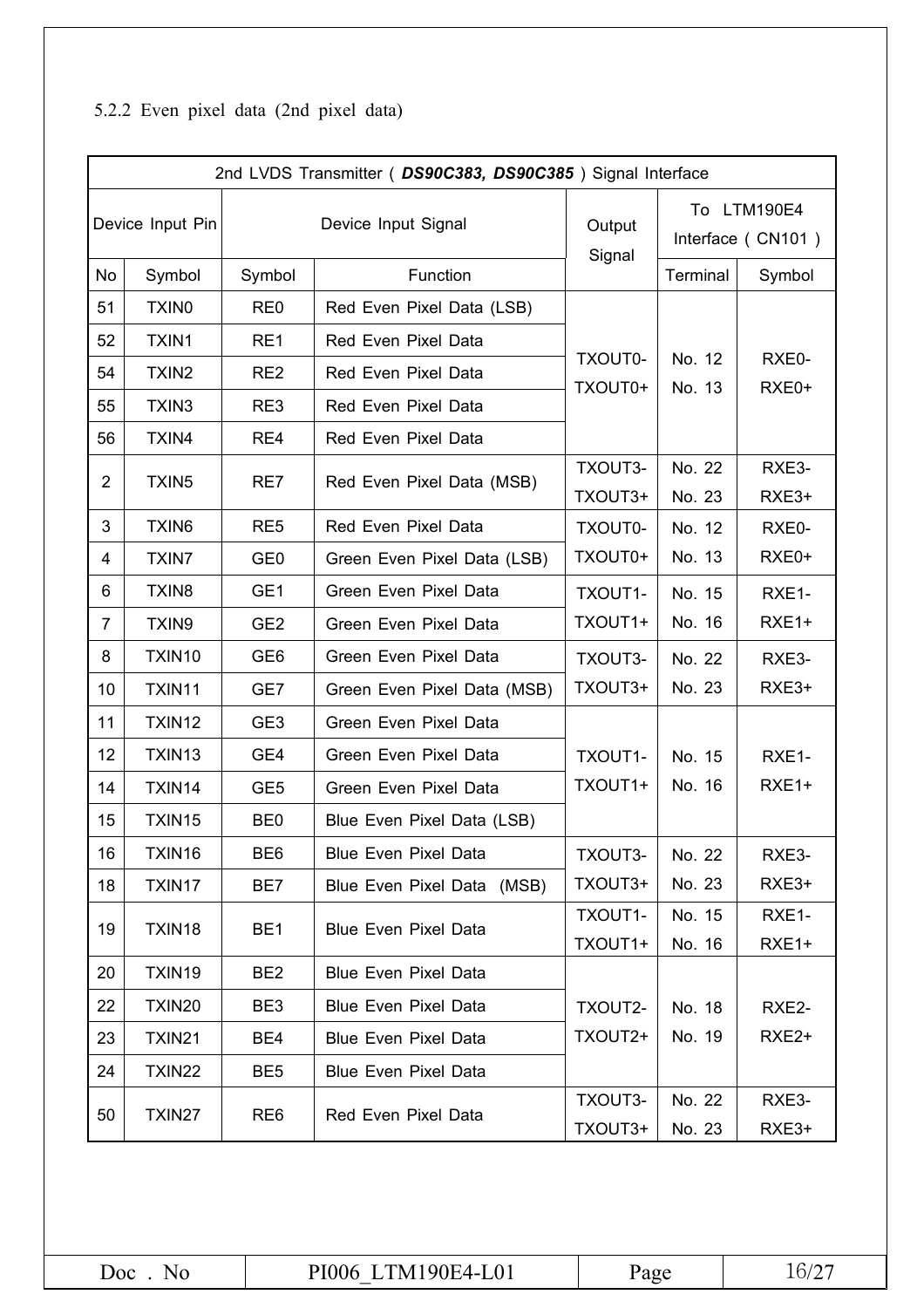# 5.3 LVDS Interface (2)

# 5.3.1 Odd pixel data (1st pixel data)

|                      | LVDS Transmitter ( DS90C387 ) Signal Interface |                 |                            |                         |                                  |                              |  |  |  |  |  |
|----------------------|------------------------------------------------|-----------------|----------------------------|-------------------------|----------------------------------|------------------------------|--|--|--|--|--|
|                      | Device Input Pin                               |                 | Device Input Signal        | Output<br>Signal        | To LTM190E4<br>Interface (CN101) |                              |  |  |  |  |  |
| No                   | Symbol                                         | Symbol          | Function                   |                         | Terminal                         | Symbol                       |  |  |  |  |  |
| 10                   | R <sub>10</sub>                                | RO <sub>0</sub> | Red Odd Pixel Data (LSB)   |                         |                                  |                              |  |  |  |  |  |
| 9                    | R <sub>11</sub>                                | RO <sub>1</sub> | Red Odd Pixel Data         |                         |                                  |                              |  |  |  |  |  |
| 8                    | R <sub>12</sub>                                | RO <sub>2</sub> | Red Odd Pixel Data         | A0M<br>A0P              | No. 1<br>No. 2                   | <b>RXO0-</b><br><b>RXO0+</b> |  |  |  |  |  |
| 7                    | R <sub>13</sub>                                | RO <sub>3</sub> | Red Odd Pixel Data         |                         |                                  |                              |  |  |  |  |  |
| 6                    | R <sub>14</sub>                                | RO <sub>4</sub> | Red Odd Pixel Data         |                         |                                  |                              |  |  |  |  |  |
| 3                    | R <sub>17</sub>                                | RO <sub>7</sub> | Red Odd Pixel Data (MSB)   | A3M<br>A <sub>3</sub> P | No. 10<br>No. 11                 | <b>RXO3-</b><br>RX03+        |  |  |  |  |  |
| 5                    | R <sub>15</sub>                                | RO <sub>5</sub> | Red Odd Pixel Data         | A0M                     | No. 1                            | <b>RXO0-</b>                 |  |  |  |  |  |
| $\overline{2}$       | G10                                            | GO <sub>0</sub> | Green Odd Pixel Data (LSB) | A0P                     | No. 2                            | <b>RXO0+</b>                 |  |  |  |  |  |
| 1                    | G11                                            | GO <sub>1</sub> | Green Odd Pixel Data       | A <sub>1</sub> M        | No. 3                            | <b>RXO1-</b>                 |  |  |  |  |  |
| 100                  | G12                                            | GO <sub>2</sub> | Green Odd Pixel Data       | A <sub>1</sub> P        | No. 4                            | <b>RXO1+</b>                 |  |  |  |  |  |
| 94                   | G16                                            | GO <sub>6</sub> | Green Odd Pixel Data       | A <sub>3</sub> M        | No. 10                           | <b>RXO3-</b>                 |  |  |  |  |  |
| 93                   | G17                                            | GO7             | Green Odd Pixel Data (MSB) | A <sub>3</sub> P        | No. 11                           | <b>RXO3+</b>                 |  |  |  |  |  |
| 99                   | G13                                            | GO <sub>3</sub> | Green Odd Pixel Data       |                         |                                  |                              |  |  |  |  |  |
| 96                   | G14                                            | GO <sub>4</sub> | Green Odd Pixel Data       | A <sub>1</sub> M        | No. 3                            | <b>RXO1-</b>                 |  |  |  |  |  |
| 95                   | G15                                            | GO <sub>5</sub> | Green Odd Pixel Data       | A <sub>1</sub> P        | No. 4                            | <b>RXO1+</b>                 |  |  |  |  |  |
| 92                   | <b>B10</b>                                     | BO <sub>0</sub> | Blue Odd Pixel Data (LSB)  |                         |                                  |                              |  |  |  |  |  |
| 86                   | B16                                            | BO6             | <b>Blue Odd Pixel Data</b> | A3M                     | No. 10                           | RXO3-                        |  |  |  |  |  |
| 85                   | <b>B17</b>                                     | BO <sub>7</sub> | Blue Odd Pixel Data (MSB)  | A3P                     | No. 11                           | RXO3+                        |  |  |  |  |  |
| 91                   | <b>B11</b>                                     | BO <sub>1</sub> | Blue Odd Pixel Data        | A <sub>1</sub> M        | No. 3                            | <b>RXO1-</b>                 |  |  |  |  |  |
|                      |                                                |                 |                            | A <sub>1</sub> P        | No. 4                            | RX01+                        |  |  |  |  |  |
| 90                   | <b>B12</b>                                     | BO <sub>2</sub> | <b>Blue Odd Pixel Data</b> |                         |                                  |                              |  |  |  |  |  |
| 89                   | <b>B13</b>                                     | BO <sub>3</sub> | Blue Odd Pixel Data        | A <sub>2</sub> M        | No. 5                            | <b>RXO2-</b>                 |  |  |  |  |  |
| 88                   | <b>B14</b>                                     | BO <sub>4</sub> | <b>Blue Odd Pixel Data</b> | A <sub>2</sub> P        | No. 6                            | <b>RXO2+</b>                 |  |  |  |  |  |
| 87                   | <b>B15</b>                                     | BO <sub>5</sub> | <b>Blue Odd Pixel Data</b> |                         |                                  |                              |  |  |  |  |  |
| R <sub>16</sub><br>4 |                                                | RO <sub>6</sub> | Red Odd Pixel Data         | A3M                     | No. 10                           | RXO3-                        |  |  |  |  |  |
|                      |                                                |                 |                            | A3P                     | No. 11                           | <b>RXO3+</b>                 |  |  |  |  |  |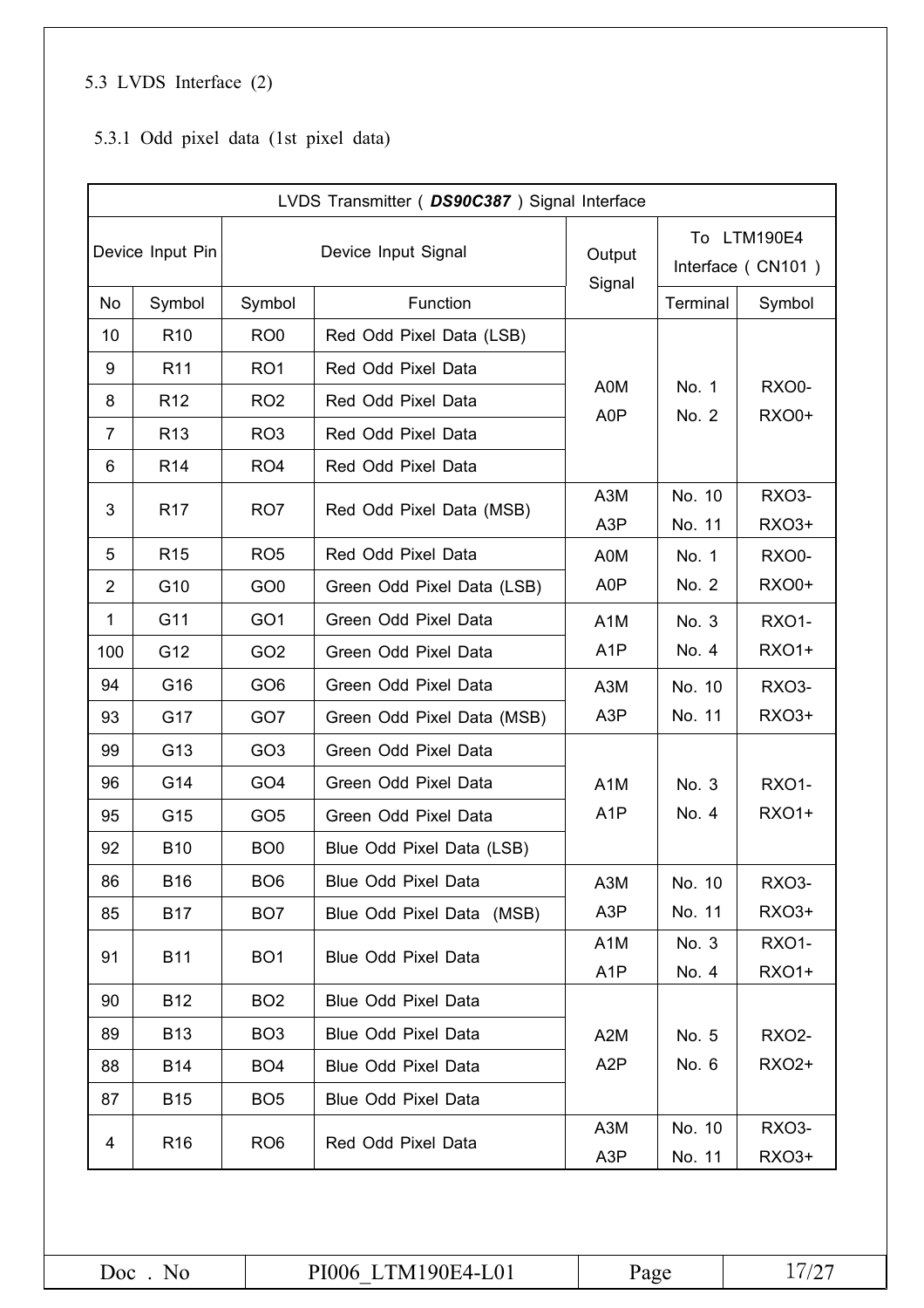## 5.3.2 Even pixel data (2nd pixel data)

|                       | LVDS Transmitter ( DS90C387 ) Signal Interface |                 |                             |                  |                                  |                   |  |  |  |  |  |
|-----------------------|------------------------------------------------|-----------------|-----------------------------|------------------|----------------------------------|-------------------|--|--|--|--|--|
|                       | Device Input Pin                               |                 | Device Input Signal         | Output<br>Signal | To LTM190E4<br>Interface (CN101) |                   |  |  |  |  |  |
| No                    | Symbol                                         | Symbol          | Function                    |                  | Terminal                         | Symbol            |  |  |  |  |  |
| 84                    | R <sub>20</sub>                                | RE <sub>0</sub> | Red Even Pixel Data (LSB)   |                  |                                  |                   |  |  |  |  |  |
| 81                    | R <sub>21</sub>                                | RE1             | Red Even Pixel Data         |                  |                                  |                   |  |  |  |  |  |
| 80                    | <b>R22</b>                                     | RE <sub>2</sub> | Red Even Pixel Data         | A4M<br>A4P       | No. 12<br>No. 13                 | RXE0-<br>RXE0+    |  |  |  |  |  |
| 79                    | R <sub>23</sub>                                | RE3             | Red Even Pixel Data         |                  |                                  |                   |  |  |  |  |  |
| 78                    | <b>R24</b>                                     | RE4             | Red Even Pixel Data         |                  |                                  |                   |  |  |  |  |  |
| 75                    | <b>R27</b>                                     | RE7             | Red Even Pixel Data (MSB)   | A7M              | No. 22                           | RXE3-             |  |  |  |  |  |
|                       |                                                |                 |                             | A7P              | No. 23                           | RXE3+             |  |  |  |  |  |
| 77                    | <b>R25</b>                                     | RE <sub>5</sub> | Red Even Pixel Data         | A4M              | No. 12                           | RXE0-             |  |  |  |  |  |
| 74                    | G20                                            | GE <sub>0</sub> | Green Even Pixel Data (LSB) | A4P              | No. 13                           | RXE0+             |  |  |  |  |  |
| 73                    | G21                                            | GE <sub>1</sub> | Green Even Pixel Data       | A <sub>5</sub> M | No. 15                           | RXE1-             |  |  |  |  |  |
| 72                    | G22                                            | GE <sub>2</sub> | Green Even Pixel Data       | A <sub>5</sub> P | No. 16                           | RXE1+             |  |  |  |  |  |
| 66                    | G26                                            | GE <sub>6</sub> | Green Even Pixel Data       | A7M              | No. 22                           | RXE3-             |  |  |  |  |  |
| 65                    | G27                                            | GE7             | Green Even Pixel Data (MSB) | A7P              | No. 23                           | RXE3+             |  |  |  |  |  |
| 71                    | G23                                            | GE <sub>3</sub> | Green Even Pixel Data       |                  |                                  |                   |  |  |  |  |  |
| 70                    | G24                                            | GE4             | Green Even Pixel Data       | A <sub>5</sub> M | No. 15                           | RXE1-             |  |  |  |  |  |
| 69                    | G25                                            | GE <sub>5</sub> | Green Even Pixel Data       | A <sub>5</sub> P | No. 16                           | RXE1+             |  |  |  |  |  |
| 64                    | <b>B20</b>                                     | BE <sub>0</sub> | Blue Even Pixel Data (LSB)  |                  |                                  |                   |  |  |  |  |  |
| 58                    | <b>B26</b>                                     | BE <sub>6</sub> | <b>Blue Even Pixel Data</b> | A7M              | No. 22                           | RXE3-             |  |  |  |  |  |
| 57                    | <b>B27</b>                                     | BE7             | Blue Even Pixel Data (MSB)  | A7P              | No. 23                           | RXE3+             |  |  |  |  |  |
| 63                    | <b>B21</b>                                     | BE <sub>1</sub> | <b>Blue Even Pixel Data</b> | A5M              | No. 15                           | RXE1-             |  |  |  |  |  |
|                       |                                                |                 |                             | A <sub>5</sub> P | No. 16                           | RXE1+             |  |  |  |  |  |
| 62                    | <b>B22</b>                                     | BE <sub>2</sub> | <b>Blue Even Pixel Data</b> |                  |                                  |                   |  |  |  |  |  |
| 61                    | <b>B23</b>                                     | BE3             | <b>Blue Even Pixel Data</b> | A6M              | No. 18                           | RXE2-             |  |  |  |  |  |
| 60                    | <b>B24</b>                                     | BE4             | <b>Blue Even Pixel Data</b> | A6P              | No. 19                           | RXE <sub>2+</sub> |  |  |  |  |  |
| 59                    | <b>B25</b>                                     | BE <sub>5</sub> | <b>Blue Even Pixel Data</b> |                  |                                  |                   |  |  |  |  |  |
| 76<br>R <sub>26</sub> |                                                | RE <sub>6</sub> | Red Even Pixel Data         | A7M              | No. 22                           | RXE3-             |  |  |  |  |  |
|                       |                                                |                 |                             | A7P              | No. 23                           | RXE3+             |  |  |  |  |  |

NOTE)

Must be connected 24th BAL pin with low and 23th DUAL pin with high in DS90C387 LVDS **Transmitter**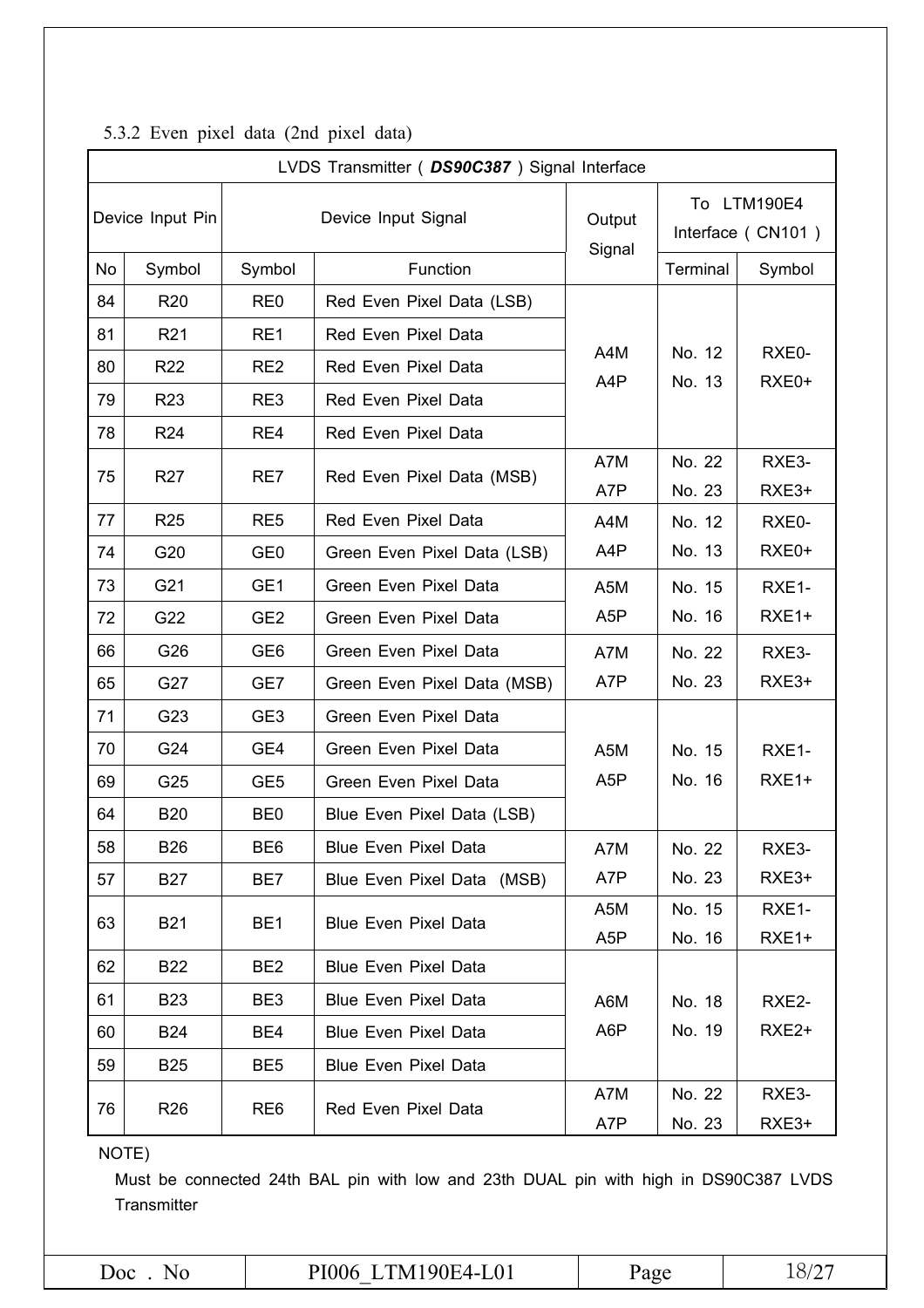### 5.4 BACK-LIGHT UNIT

|       | Pin No.                                                  | Input             | Color        | Function     |  |  |  |  |
|-------|----------------------------------------------------------|-------------------|--------------|--------------|--|--|--|--|
|       | 1                                                        | Hot1              | Pink         | High Voltage |  |  |  |  |
| Upper | $\overline{2}$                                           | Cold1             | White        | Ground       |  |  |  |  |
|       | 3                                                        | Hot <sub>2</sub>  | Blue         | High Voltage |  |  |  |  |
|       | 4                                                        | Cold <sub>2</sub> | <b>Black</b> | Ground       |  |  |  |  |
|       |                                                          | Hot1              | Pink         | High Voltage |  |  |  |  |
|       | $\overline{2}$                                           | Cold1             | White        | Ground       |  |  |  |  |
| Lower | 3                                                        | Hot <sub>2</sub>  | Blue         | High Voltage |  |  |  |  |
|       | $\overline{4}$                                           | Cold <sub>2</sub> | <b>Black</b> | Ground       |  |  |  |  |
|       | Connector<br>YEONHO 35001HS-02 or equivalent<br>Part No. |                   |              |              |  |  |  |  |

|  | Doc<br>N( | $\tau$ $\Omega$ 1<br>DІ<br>ONF<br>N'<br>'4-1<br>$U_{\rm A}$<br>______<br>_____<br>$\sim$ $\sim$ | ион<br>÷ | ◡<br>$\overline{\phantom{0}}$ |
|--|-----------|-------------------------------------------------------------------------------------------------|----------|-------------------------------|
|--|-----------|-------------------------------------------------------------------------------------------------|----------|-------------------------------|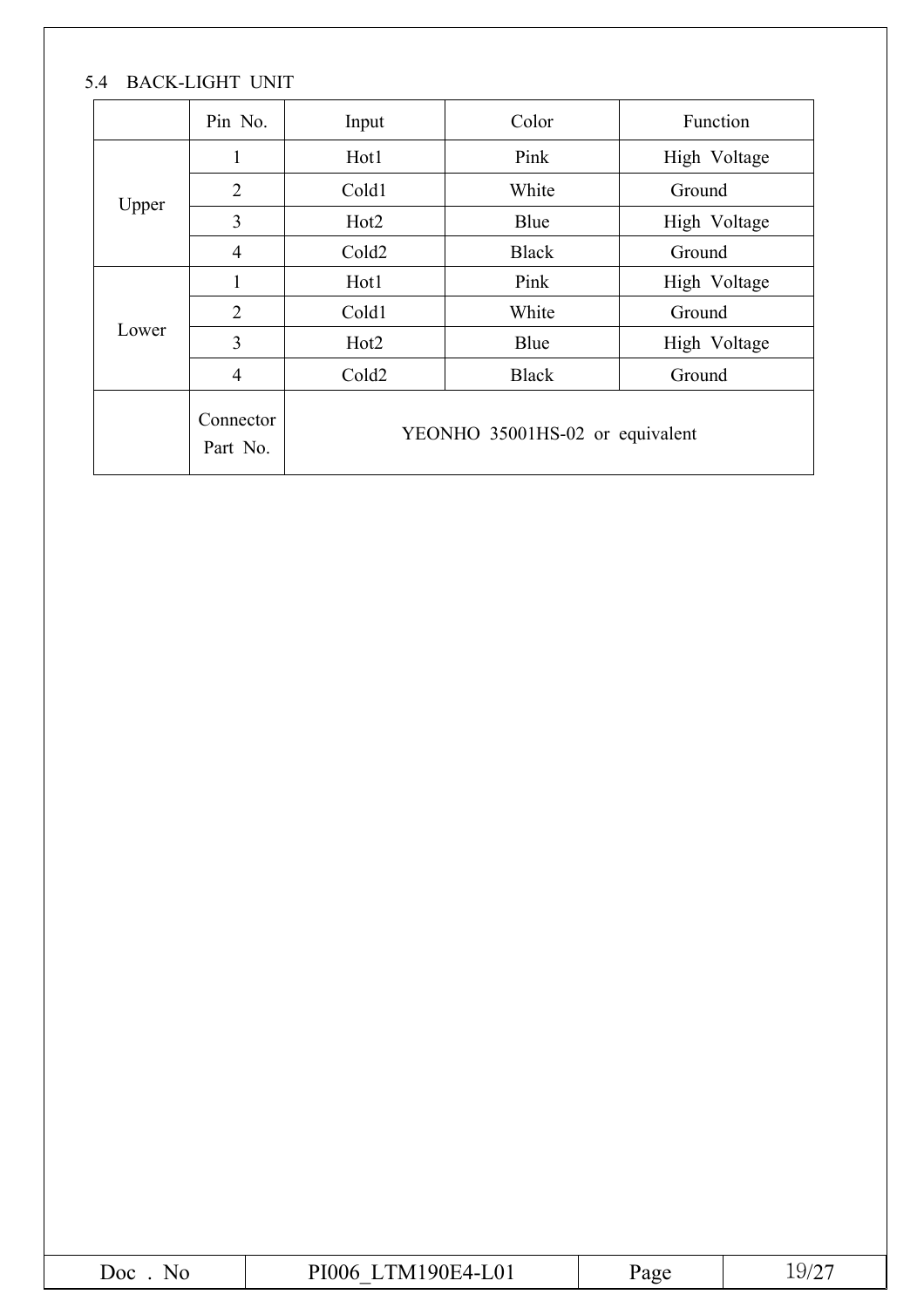|                             |                |                |                      |                |                      |                      |                      |                      |                      |                |                      |                      |                      | <b>DATA SIGNAL</b> |                      |                      |                      |                      |                      |                |                |                      |                      |                      |                | <b>GRAY</b>              |
|-----------------------------|----------------|----------------|----------------------|----------------|----------------------|----------------------|----------------------|----------------------|----------------------|----------------|----------------------|----------------------|----------------------|--------------------|----------------------|----------------------|----------------------|----------------------|----------------------|----------------|----------------|----------------------|----------------------|----------------------|----------------|--------------------------|
| <b>COLOR</b>                | <b>DISPLAY</b> |                |                      |                | <b>RED</b>           |                      |                      |                      |                      |                |                      |                      | <b>GREEN</b>         |                    |                      |                      |                      |                      |                      |                | <b>BLUE</b>    |                      |                      |                      |                | <b>SCALE</b>             |
|                             |                | R <sub>0</sub> | R <sub>1</sub>       | R <sub>2</sub> | R <sub>3</sub>       | R <sub>4</sub>       | R <sub>5</sub>       | R <sub>6</sub>       | R7                   | G <sub>0</sub> | G1                   | G <sub>2</sub>       | G3                   | G4                 | G5                   | G6                   | G7                   | B <sub>0</sub>       | <b>B1</b>            | B <sub>2</sub> | B <sub>3</sub> | B <sub>4</sub>       | B <sub>5</sub>       | B <sub>6</sub>       | B7             | LEVEL                    |
|                             | <b>BLACK</b>   | 0              | 0                    | 0              | 0                    | 0                    | 0                    | 0                    | 0                    | 0              | 0                    | 0                    | 0                    | 0                  | 0                    | 0                    | 0                    | 0                    | 0                    | 0              | 0              | 0                    | 0                    | 0                    | 0              | ÷,                       |
|                             | <b>BLUE</b>    | 0              | 0                    | 0              | 0                    | 0                    | 0                    | 0                    | 0                    | 0              | 0                    | 0                    | 0                    | 0                  | 0                    | 0                    | 0                    | 1                    | 1                    | 1              | 1              | $\mathbf{1}$         | 1                    | 1                    | 1              | L,                       |
|                             | <b>GREEN</b>   | 0              | 0                    | 0              | 0                    | 0                    | 0                    | 0                    | 0                    | 1              | 1                    | 1                    | $\mathbf{1}$         | 1                  | 1                    | 1                    | 1                    | 0                    | 0                    | 0              | 0              | 0                    | 0                    | 0                    | 0              | ÷,                       |
| <b>BASIC</b>                | <b>CYAN</b>    | 0              | 0                    | 0              | 0                    | 0                    | 0                    | 0                    | 0                    | 1              | $\mathbf{1}$         | 1                    | 1                    | 1                  | 1                    | 1                    | 1                    | 1                    | 1                    | 1              | 1              | 1                    | 1                    | 1                    | 1              | $\overline{\phantom{a}}$ |
| <b>COLOR</b>                | <b>RED</b>     | 1              | $\mathbf{1}$         | 1              | $\mathbf{1}$         | 1                    | 1                    | 1                    | 1                    | 0              | 0                    | 0                    | 0                    | 0                  | 0                    | 0                    | 0                    | 0                    | 0                    | 0              | 0              | 0                    | 0                    | 0                    | 0              | $\overline{a}$           |
|                             | <b>MAGENTA</b> | 1              | $\mathbf{1}$         | 1              | $\mathbf{1}$         | 1                    | 1                    | 1                    | 1                    | 0              | 0                    | 0                    | 0                    | 0                  | 0                    | 0                    | 0                    | 1                    | 1                    | 1              | 1              | 1                    | 1                    | $\mathbf{1}$         | 1              | $\overline{a}$           |
|                             | <b>YELLOW</b>  | 1              | $\mathbf{1}$         | 1              | $\mathbf{1}$         | 1                    | $\mathbf{1}$         | $\mathbf{1}$         | 1                    | 1              | $\mathbf{1}$         | 1                    | $\mathbf{1}$         | 1                  | 1                    | 1                    | 1                    | 0                    | $\mathbf 0$          | 0              | 0              | 0                    | 0                    | 0                    | 0              | ÷,                       |
|                             | <b>WHITE</b>   | 1              | $\mathbf{1}$         | 1              | 1                    | 1                    | 1                    | 1                    | 1                    | 1              | 1                    | 1                    | 1                    | 1                  | 1                    | 1                    | 1                    | 1                    | 1                    | 1              | 1              | $\mathbf{1}$         | 1                    | 1                    | 1              | $\overline{\phantom{a}}$ |
|                             | <b>BLACK</b>   | 0              | 0                    | 0              | 0                    | 0                    | 0                    | 0                    | 0                    | 0              | 0                    | 0                    | 0                    | 0                  | 0                    | 0                    | 0                    | 0                    | 0                    | 0              | 0              | 0                    | 0                    | 0                    | 0              | R0                       |
|                             | <b>DARK</b>    | 1              | 0                    | 0              | 0                    | 0                    | 0                    | 0                    | 0                    | 0              | 0                    | 0                    | 0                    | 0                  | 0                    | 0                    | 0                    | 0                    | 0                    | 0              | 0              | 0                    | 0                    | 0                    | 0              | R1                       |
|                             | ↑              | 0              | $\mathbf{1}$         | 0              | 0                    | 0                    | 0                    | 0                    | 0                    | 0              | 0                    | 0                    | 0                    | 0                  | 0                    | 0                    | 0                    | 0                    | 0                    | 0              | 0              | 0                    | 0                    | 0                    | 0              | R <sub>2</sub>           |
| <b>GRAY</b><br><b>SCALE</b> |                |                | $\ddot{\phantom{a}}$ |                |                      | ċ                    | t                    | $\ddot{\cdot}$       | ċ                    |                | $\ddot{\phantom{a}}$ | $\ddot{\cdot}$       | t                    | $\ddot{\cdot}$     | $\ddot{\phantom{a}}$ | $\ddot{\cdot}$       | $\ddot{\cdot}$       |                      | $\ddot{\phantom{a}}$ |                | t              | ċ                    | $\ddot{\cdot}$       | $\ddot{\cdot}$       | $\ddot{\cdot}$ | $R3-$                    |
| OF RED                      |                |                | ÷                    | ÷              | $\ddot{\phantom{a}}$ | ÷                    | ÷                    | ÷                    | ċ                    |                | ÷                    | ÷                    | ÷                    | ÷                  | ÷                    | $\ddot{\phantom{a}}$ | $\ddot{.}$           | ÷                    | $\ddot{\phantom{a}}$ | ÷              | ÷              | ÷                    | $\ddot{\phantom{a}}$ | ÷                    | $\ddot{\cdot}$ | R <sub>252</sub>         |
| J                           |                | 1              | 0                    | 1              | 1                    | 1                    | 1                    | 1                    | 1                    | 0              | 0                    | 0                    | 0                    | 0                  | 0                    | 0                    | 0                    | 0                    | 0                    | 0              | 0              | 0                    | 0                    | 0                    | 0              | R <sub>253</sub>         |
|                             | LIGHT          | $\mathbf 0$    | 1                    | 1              | $\mathbf{1}$         | 1                    | 1                    | $\mathbf{1}$         | 1                    | 0              | 0                    | 0                    | 0                    | 0                  | 0                    | 0                    | 0                    | 0                    | 0                    | 0              | 0              | 0                    | 0                    | 0                    | 0              | R <sub>254</sub>         |
|                             | <b>RED</b>     | 1              | $\mathbf{1}$         | 1              | 1                    | 1                    | $\mathbf{1}$         | 1                    | 1                    | 0              | $\mathbf 0$          | 0                    | 0                    | 0                  | 0                    | 0                    | 0                    | 0                    | $\mathbf 0$          | 0              | 0              | 0                    | 0                    | 0                    | 0              | R <sub>255</sub>         |
|                             | <b>BLACK</b>   | 0              | 0                    | 0              | 0                    | 0                    | 0                    | 0                    | 0                    | 0              | 0                    | 0                    | 0                    | 0                  | 0                    | 0                    | 0                    | 0                    | 0                    | 0              | 0              | 0                    | 0                    | 0                    | 0              | G0                       |
|                             | <b>DARK</b>    | 0              | 0                    | 0              | 0                    | 0                    | 0                    | 0                    | 0                    | 1              | 0                    | 0                    | 0                    | 0                  | 0                    | 0                    | 0                    | 0                    | 0                    | 0              | 0              | 0                    | 0                    | 0                    | 0              | G1                       |
| <b>GRAY</b>                 | 1              | 0              | 0                    | 0              | 0                    | 0                    | 0                    | 0                    | 0                    | 0              | 1                    | 0                    | 0                    | 0                  | 0                    | 0                    | 0                    | 0                    | 0                    | 0              | 0              | 0                    | 0                    | 0                    | 0              | G <sub>2</sub>           |
| <b>SCALE</b>                |                |                | $\ddot{\cdot}$       | ÷              | $\ddot{\cdot}$       | ċ                    | ÷                    | ÷                    | $\ddot{\cdot}$       |                | $\ddot{\cdot}$       | ÷                    | İ                    | $\ddot{\cdot}$     | $\ddot{\phantom{a}}$ | $\ddot{\cdot}$       | $\vdots$             |                      | $\ddot{\cdot}$       | ÷              | ÷              | $\ddot{\cdot}$       | $\ddot{\cdot}$       | $\ddot{\phantom{a}}$ | $\ddot{\cdot}$ | $G3-$                    |
| OF                          |                |                | t,                   |                | ÷                    | ċ                    | t                    | ÷                    | ċ                    |                | $\ddot{\phantom{a}}$ | ÷                    | $\ddot{\phantom{a}}$ | $\ddot{\cdot}$     | ÷                    | ÷                    | $\ddot{\cdot}$       |                      | $\ddot{\cdot}$       | ÷              | ÷              | ÷                    | ÷                    | $\ddot{\cdot}$       | $\ddot{\cdot}$ | G252                     |
| <b>GREEN</b>                | J              | 0              | 0                    | 0              | 0                    | 0                    | 0                    | 0                    | 0                    | 1              | 0                    | 1                    | 1                    | 1                  | 1                    | 1                    | 1                    | 0                    | 0                    | 0              | 0              | 0                    | 0                    | 0                    | 0              | G253                     |
|                             | LIGHT          | $\mathbf 0$    | 0                    | 0              | 0                    | 0                    | 0                    | 0                    | 0                    | 0              | $\mathbf{1}$         | 1                    | 1                    | 1                  | 1                    | 1                    | 1                    | 0                    | 0                    | 0              | 0              | 0                    | 0                    | 0                    | 0              | G254                     |
|                             | <b>GREEN</b>   | 0              | 0                    | 0              | 0                    | 0                    | 0                    | 0                    | 0                    | 1              | 1                    | 1                    | 1                    | 1                  | 1                    | 1                    | 1                    | 0                    | 0                    | 0              | 0              | 0                    | 0                    | 0                    | 0              | G255                     |
|                             | <b>BLACK</b>   | 0              | 0                    | 0              | 0                    | 0                    | 0                    | 0                    | 0                    | 0              | 0                    | 0                    | 0                    | 0                  | 0                    | 0                    | 0                    | 0                    | 0                    | 0              | 0              | 0                    | 0                    | 0                    | 0              | B <sub>0</sub>           |
|                             | <b>DARK</b>    | $\Omega$       | $\Omega$             | $\Omega$       | $\Omega$             | $\Omega$             | $\Omega$             | $\Omega$             | $\Omega$             | $\Omega$       | $\Omega$             | $\mathbf 0$          | $\mathbf 0$          | $\Omega$           | $\mathbf 0$          | 0                    | $\mathbf 0$          | 1                    | $\Omega$             | 0              | 0              | $\Omega$             | $\Omega$             | $\Omega$             | $\Omega$       | <b>B1</b>                |
| <b>GRAY</b>                 | $\uparrow$     | $\mathbf 0$    | 0                    | 0              | 0                    | 0                    | 0                    | $\pmb{0}$            | 0                    | 0              | 0                    | $\mathsf 0$          | 0                    | $\mathbf 0$        | 0                    | 0                    | $\mathbf 0$          | $\mathbf 0$          | $\mathbf{1}$         | 0              | 0              | $\mathbf 0$          | 0                    | 0                    | 0              | B2                       |
| <b>SCALE</b>                |                |                | $\ddot{\cdot}$       | $\ddot{\cdot}$ | t,                   | $\frac{1}{2}$        | Ť,                   | $\ddot{\cdot}$       | $\ddot{\cdot}$       | ċ              | $\frac{1}{2}$        | $\ddot{\phantom{a}}$ | t,                   | $\ddot{\cdot}$     | $\ddot{\cdot}$       | $\ddot{\cdot}$       | $\ddot{\cdot}$       | $\ddot{\phantom{a}}$ | $\frac{1}{2}$        | ÷              | ÷              | $\ddot{\phantom{a}}$ | $\ddot{\cdot}$       | $\ddot{\cdot}$       | ÷              | $B3-$                    |
| OF                          |                |                | $\ddot{\phantom{a}}$ | ÷              | ÷.                   | $\ddot{\phantom{a}}$ | $\ddot{\phantom{a}}$ | $\ddot{\phantom{a}}$ | $\ddot{\phantom{a}}$ | ÷              | $\ddot{\phantom{a}}$ | $\ddot{\phantom{a}}$ | ÷.                   | ÷                  | ÷                    | ÷.                   | $\ddot{\phantom{a}}$ | ÷                    | ÷                    | ÷              | ÷.             | $\ddot{\phantom{a}}$ | $\ddot{\phantom{a}}$ | $\ddot{\phantom{a}}$ | $\ddot{\cdot}$ | B252                     |
| <b>BLUE</b>                 | J              | 0              | 0                    | 0              | 0                    | 0                    | 0                    | 0                    | 0                    | 0              | 0                    | 0                    | 0                    | 0                  | 0                    | 0                    | 0                    | $\mathbf{1}$         | 0                    | $\mathbf{1}$   | $\mathbf{1}$   | $\mathbf{1}$         | $\mathbf{1}$         | $\mathbf{1}$         | $\mathbf{1}$   | B253                     |
|                             | LIGHT          | 0              | 0                    | 0              | 0                    | 0                    | 0                    | 0                    | 0                    | 0              | 0                    | $\mathbf 0$          | 0                    | 0                  | 0                    | 0                    | 0                    | 0                    | $\mathbf{1}$         | $\mathbf{1}$   | $\mathbf{1}$   | $\mathbf{1}$         | 1                    | $\mathbf{1}$         | $\mathbf{1}$   | <b>B254</b>              |
|                             | <b>BLUE</b>    | 0              | 0                    | $\mathbf 0$    | 0                    | 0                    | 0                    | $\pmb{0}$            | 0                    | 0              | 0                    | 0                    | 0                    | 0                  | 0                    | 0                    | 0                    | 1                    | $\mathbf{1}$         | $\mathbf{1}$   | $\mathbf{1}$   | $\mathbf{1}$         | $\mathbf{1}$         | $\mathbf{1}$         | $\mathbf{1}$   | B255                     |

#### 5.5 Input Signals, Basic Display Colors and Gray Scale of Each Color

Note) Definition of Gray :

Rn : Red Gray, Gn : Green Gray, Bn : Blue Gray (n = Gray level) Input Signal :  $0 = Low level voltage$ ,  $1 = High level voltage$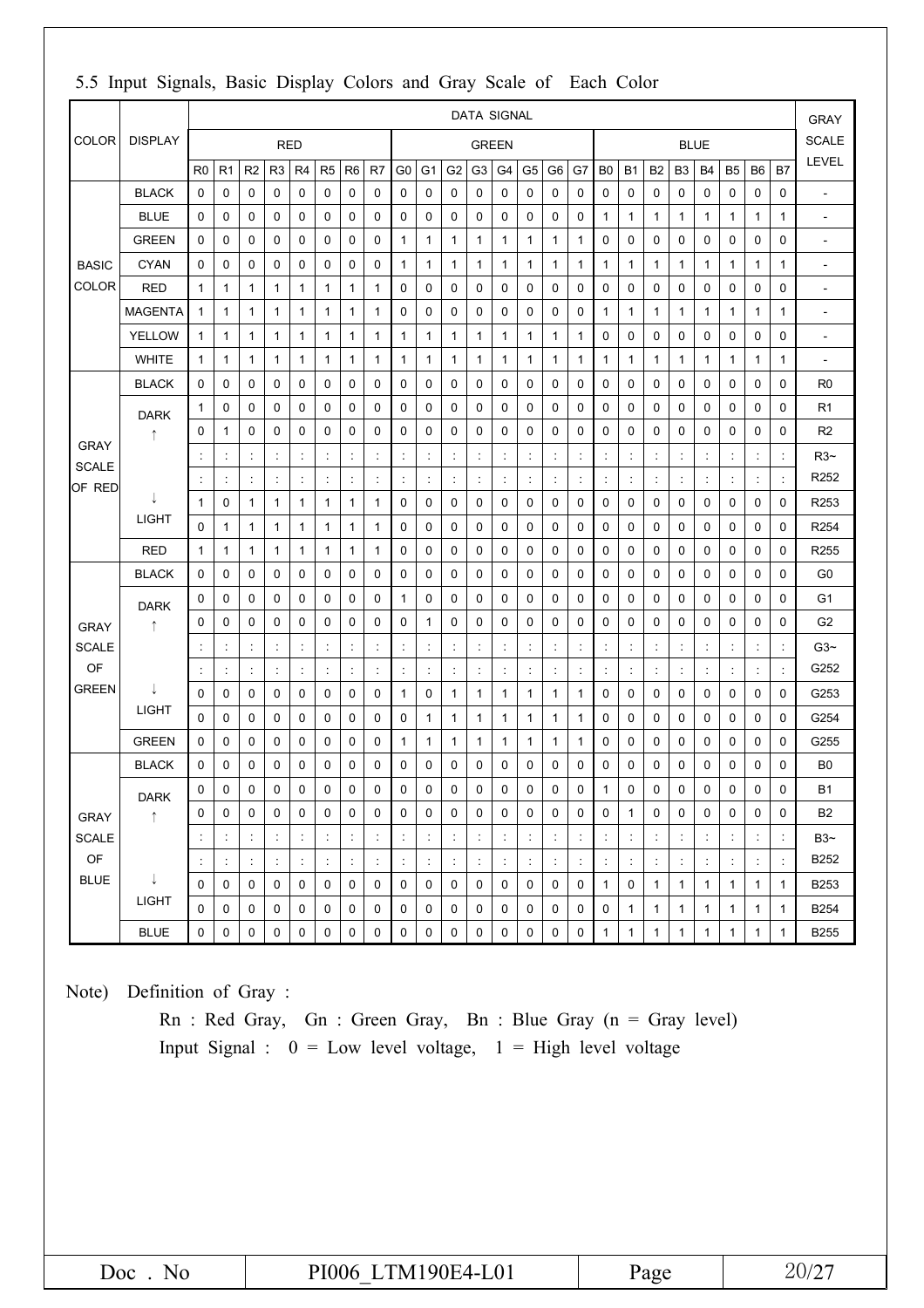# **6. Interface Timing**

| <b>SIGNAL</b>                     | <b>ITEM</b>              | <b>SYMBOL</b> | MIN.           | TYP.                     | MAX.                         | <b>UNIT</b> | <b>NOTE</b> |
|-----------------------------------|--------------------------|---------------|----------------|--------------------------|------------------------------|-------------|-------------|
|                                   | Frequency                | 1/TC          | 40.9           | 54                       | 68.4                         | <b>MHz</b>  |             |
| Clock                             | High Time                | <b>TCH</b>    | $\overline{4}$ |                          |                              | nsec        |             |
|                                   | Low Time                 | <b>TCL</b>    | $\overline{4}$ |                          |                              | nsec        |             |
|                                   | Setup Time               | <b>TDS</b>    | $\overline{4}$ | $\overline{\phantom{a}}$ | $\qquad \qquad \blacksquare$ | nsec        | (1), (2)    |
| Data                              | Hold Time                | <b>TDH</b>    | $\overline{4}$ |                          | ۰                            | nsec        |             |
| Data Enable                       | Setup Time               | <b>TES</b>    | $\overline{4}$ |                          |                              | nsec        |             |
|                                   |                          |               | 16.95          | 16.7                     | 13.16                        | msec        |             |
| Frame Frequency                   | Cycle                    | $T{\bf v}$    | 1032           | $\overline{\phantom{a}}$ | 1066                         | lines       |             |
| Vertical Active                   | Display Period           | <b>TVD</b>    | 1024           | 1024                     | 1024                         | lines       |             |
| Display Term                      | Vertical Blank<br>Period | <b>TVB</b>    | 8              | $\overline{\phantom{a}}$ | $\overline{\phantom{0}}$     | lines       |             |
| One Line<br>Scanning Time         | Cycle                    | TH            | 672            |                          | 844                          | clocks      |             |
| Horizontal Active<br>Display Term | Display Period           | THD           | 640            | 640                      | 640                          | clocks      |             |

#### 6.1 Timing Parameters ( DE only mode )

Note (1) Test Point : TTL control signal and CLK at LVDS Tx input terminal in system (2) Internal Vcc =  $3.3V$ 

| Doc<br>NC | LTM190E4-L01<br>PI006 | Page |  |
|-----------|-----------------------|------|--|
|-----------|-----------------------|------|--|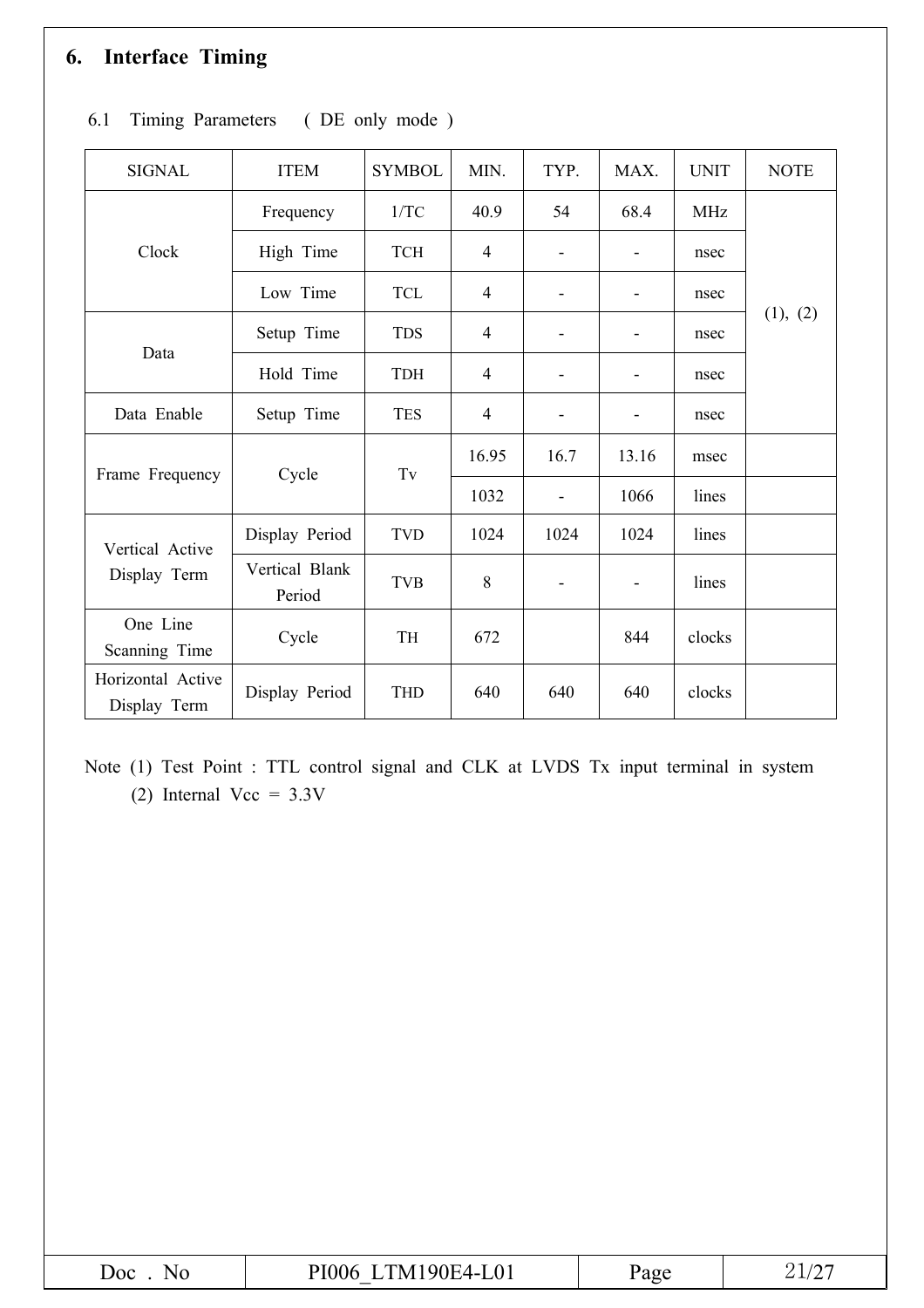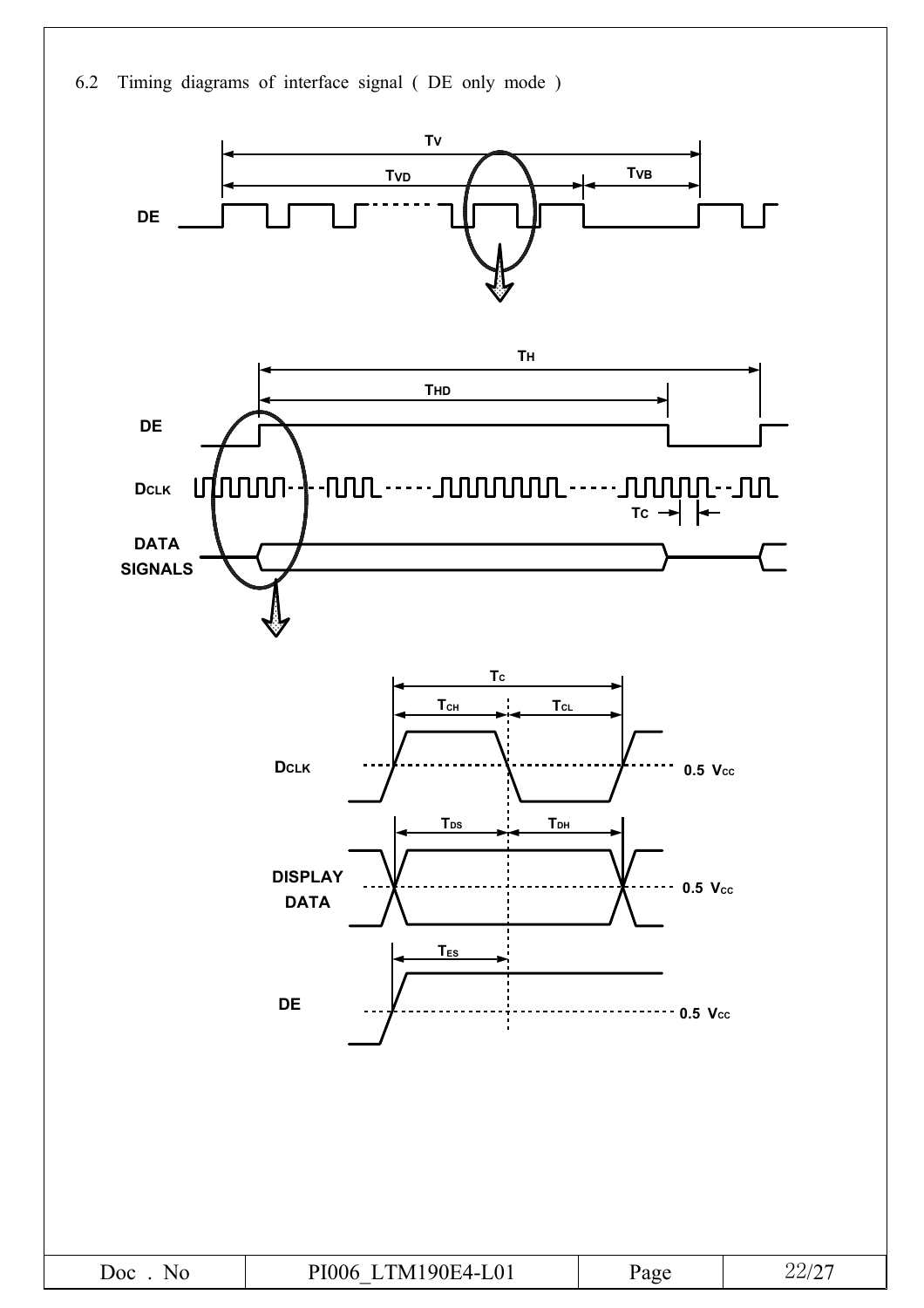#### 6.3 Power ON/OFF Sequence

: To prevent a latch-up or DC operation of the LCD module, the power on/off sequence should be as the diagram below.



Power ON/OFF Sequence

NOTE.

- (1) The supply voltage of the external system for the module input should be the same as the definition of VDD.
- (2) Apply the lamp voltage within the LCD operation range. When the back-light turns on before the LCD operation or the LCD turns off before the back-light turns off, the display may momentarily become abnormal screen.
- (3) In case of VDD = off level, please keep the level of input signals low or keep a high impedance.
- (4) T4 should be measured after the module has been fully discharged between power off and on period.
- (5) Interface signal should not be kept at high impedance when the power is on.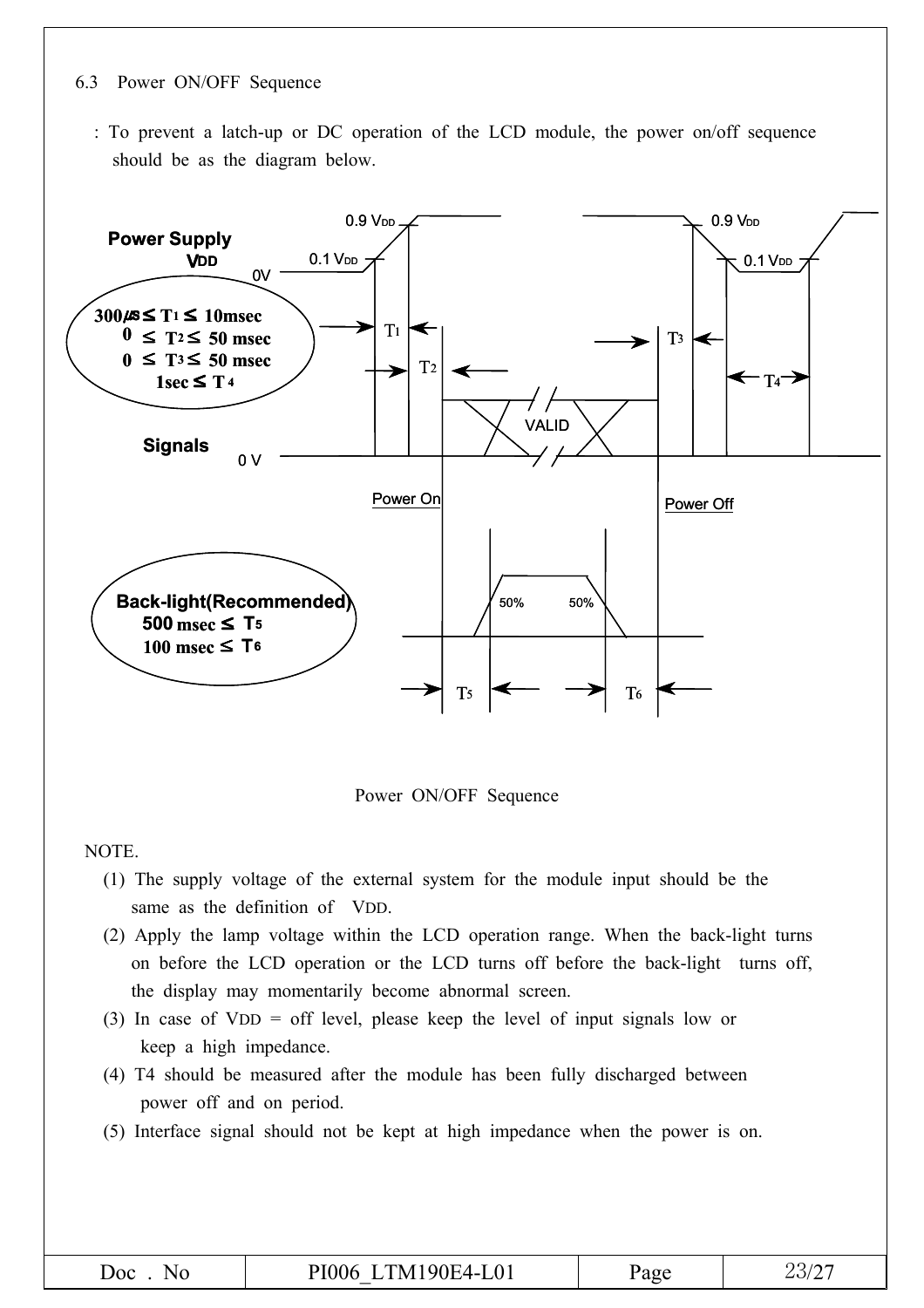# **7. Outline Dimension**

*[ Refer to the next page ]*

| Doc | $-L01$<br>N/I<br>21 – | age | ∸ |
|-----|-----------------------|-----|---|
|     |                       |     |   |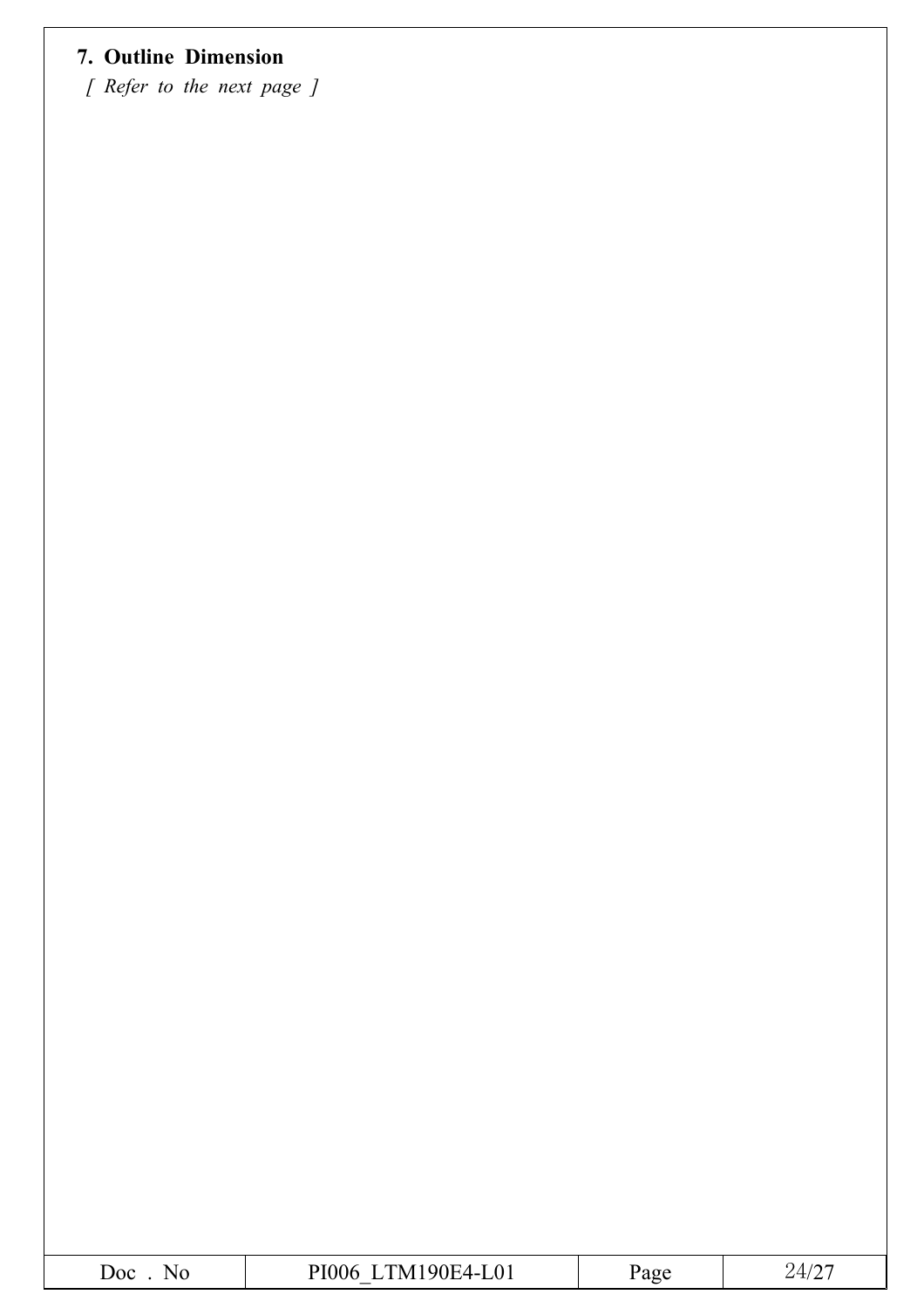

 $\overline{\textbf{f}}$ 

|                      |            |                                 |       |                     |                                           | <b>DE SUNTETION OF BEVISIVAL</b> |          |          | <b>NEWWW</b>              |              | <b>UTO U BI</b> |  |
|----------------------|------------|---------------------------------|-------|---------------------|-------------------------------------------|----------------------------------|----------|----------|---------------------------|--------------|-----------------|--|
| <b>STEP</b>          |            | <b>ILEVEL 1/LEVEL 2 LEVEL 3</b> |       | UNIT                | DRA'N BY DES'D BY CHK'D BY APP'D BY<br>mm |                                  |          |          |                           | LTM190E4     |                 |  |
| $0 \leq X \leq 4$    | ±0.05/     | ±0.1                            | ±0.2' | SCALE               | K, M, K/M                                 | Y.J.LEE                          |          | J.D.PARK | <b>MODEL NAME</b>         |              |                 |  |
| $4 \times X \leq 16$ | ±0.08      | ±0.15                           | ±0/3  | <b>TOLERANCE</b>    | 03.04.21                                  |                                  |          |          | PART/SHEET<br><b>NAME</b> | OUTLINE-DIM. | SHEET 1/1       |  |
| 16 < X ≤ 64          | $±0'$ . 12 | ±0.25                           | ≰0.5  | SAMSUNG ELECTRONICS |                                           |                                  | SPEC, NO |          |                           |              |                 |  |
| 64 < X ≤ 256 40.25   |            | ±0.4                            | 10.8  |                     |                                           | spsccooo-cccl                    | CODE NO. |          | <b>VER.</b> 00            |              |                 |  |
|                      |            |                                 |       |                     |                                           |                                  |          |          |                           |              |                 |  |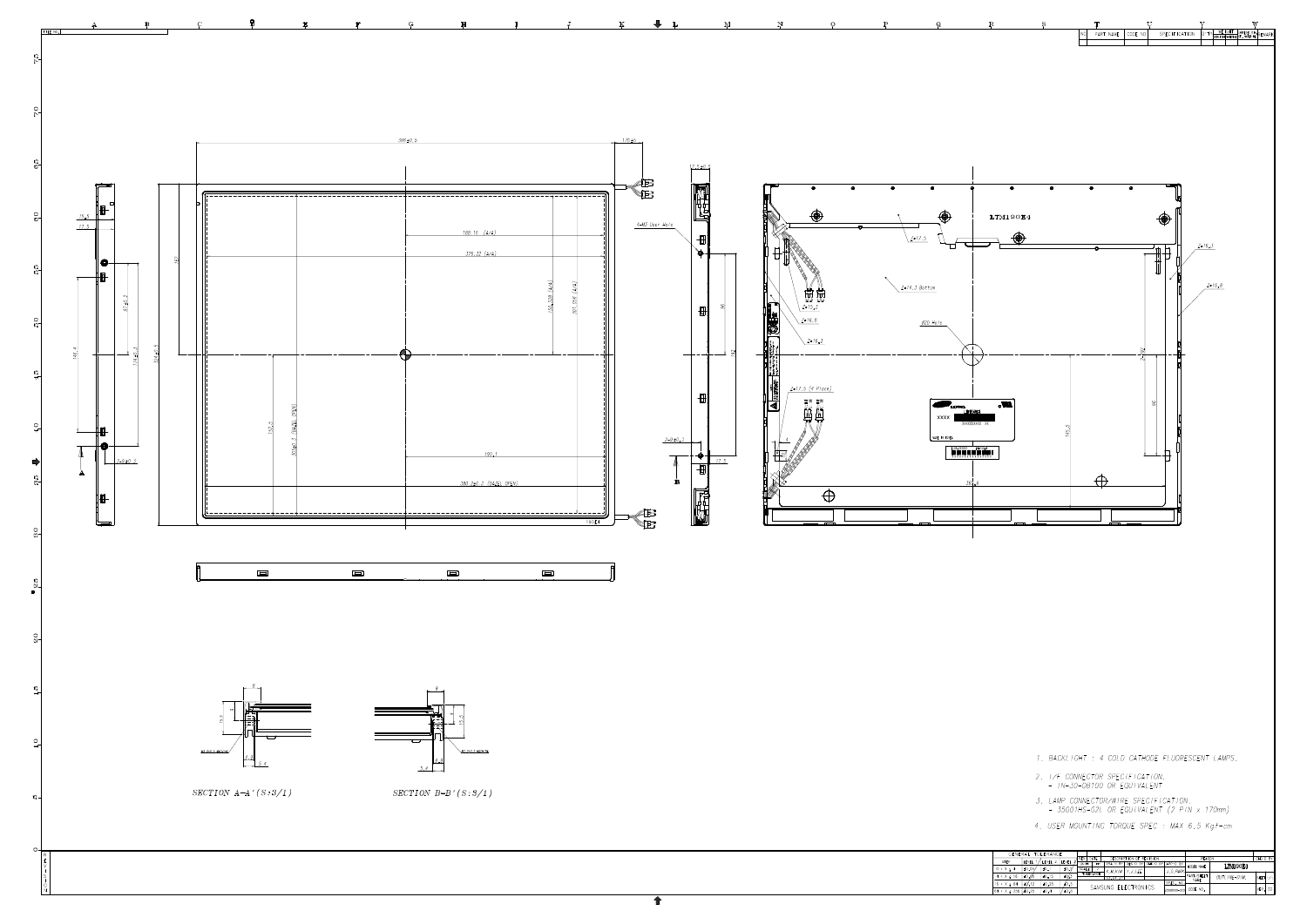#### **8. General Precautions**

#### 8.1 Handling

- (a) When the module is assembled, it should be attached to the system firmly using all mounting holes. Be careful not to twist or bend the modules.
- (b) Because the inverter uses high voltage, it should be disconnected from power before it is assembled or disassembled.
- (c) Refrain from strong mechanical shock and /or any force to the module. In addition to damage, this may cause improper operation or damage to the module and CCFT back-light.
- (d) Note that polarizers are very fragile and could be easily damaged. Do not press or scratch the surface using the harder than a HB pencil lead.
- (e) Wipe off water droplets or oil immediately. If you leave the droplets for a long time, staining and discoloration may occur.
- (f) If the surface of the polarizer is dirty, clean it using some absorbent cotton or soft cloth.
- (g) The desirable cleaners are water, IPA(Isopropyl Alcohol) or Hexane. Do not use Ketone type materials(ex. Acetone), Ethyl alcohol, Toluene, Ethyl acid or Methyl chloride. It might permanent damage to the polarizer due to chemical reaction.
- (h) If the liquid crystal material leaks from the panel, it should be kept away from the eyes or mouth. In case of contact with hands, legs or clothes, it must be washed away thoroughly with soap.
- (i) Protect the module from static which may cause damage to the CMOS Gate Array IC.
- (j) Use finger-stalls with soft gloves in order to keep display clean during the incoming inspection and assembly process.
- (k) Do not disassemble the module.
- (l) Do not pull or fold the lamp wire.
- (m) Do not adjust the variable resistor located on the module.
- (n) Protection film for polarizer on the module should be slowly peeled off just before use so that the electrostatic charge can be minimized.
- (o) Pins of I/F connector should not be touched directly with bare hands.

| Doc<br>NΟ | PI006 LTM190E4-L01 | Page | $v_{h}$ . |
|-----------|--------------------|------|-----------|
|-----------|--------------------|------|-----------|